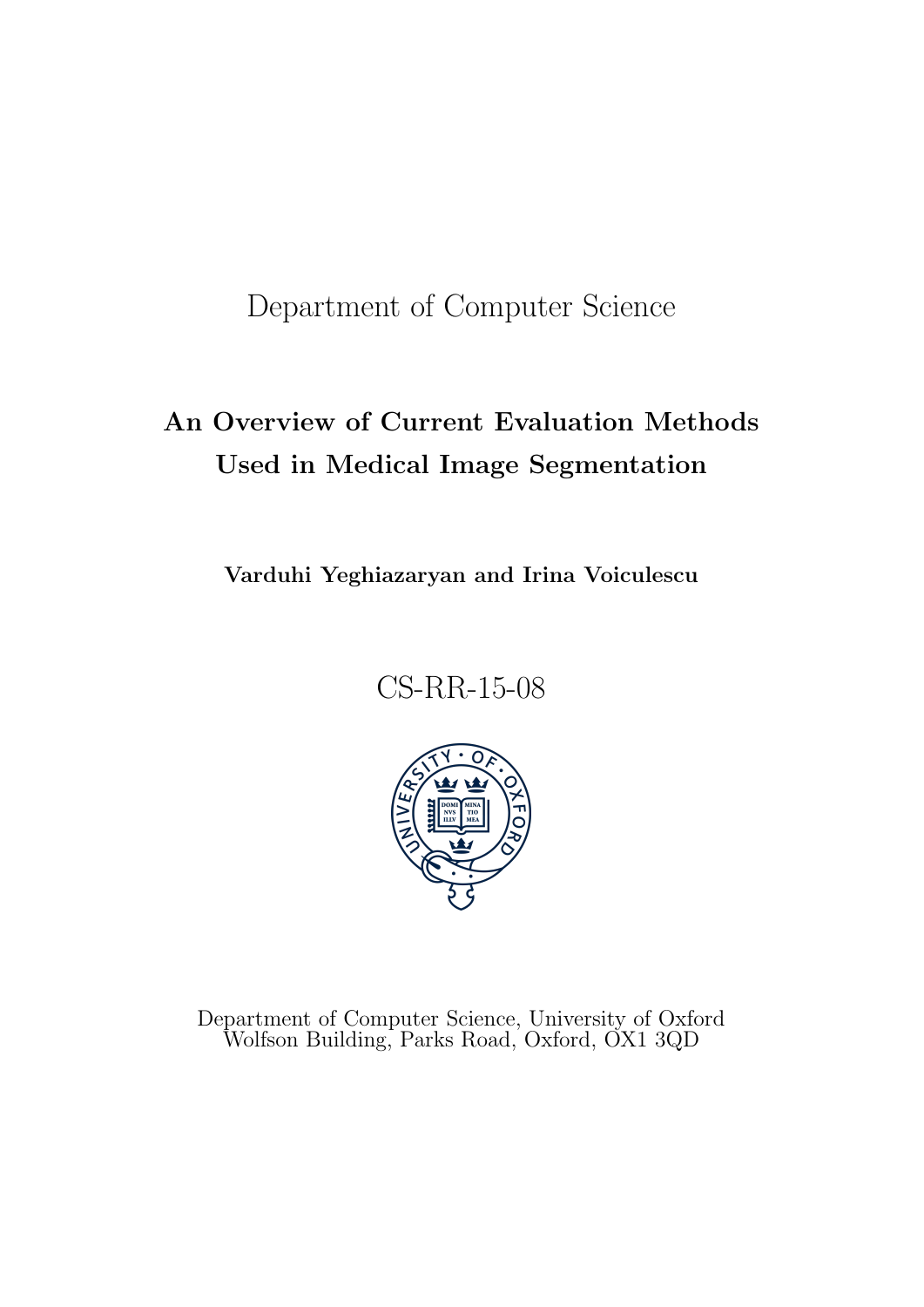## An Overview of Current Evaluation Methods Used in Medical Image Segmentation

Varduhi Yeghiazaryan and Irina Voiculescu

November 3, 2015

#### Abstract

An important aspect of the development of image segmentation algorithms is the availability of mechanisms to evaluate them. This is necessary in order to estimate how fit a segmentation approach is for the specific task, validate its performance on data and compare it against other approaches.

Medical image segmentation is very interesting in this perspective since there is no established evaluation framework. A commonly accepted approach is to compare the segmentation output to some reference results (usually produced with manual segmentation) with a similarity/difference measure. While most authors rely on such methods there is still no agreement concerning the measures used. This is partly because there are no measures that reflect all the important features of a desirable segmentation and the existing measures do not discriminate different segmentation results in an acceptable way.

This paper provides a survey of current methods being used for medical image segmentation evaluation.

## 1 Introduction

The evaluation of medical image segmentation algorithms is impacted by a number of factors and conventions specific to this task. The variability of medical image data quality is one of them and manifests itself in noise level, artefacts, partial volume effects, limited resolution. Poor quality images are not only difficult to segment with automated algorithms but also reference labelling images are not always possible to construct from such data in an unambiguous way.

#### 1.1 Contrast-enhanced images

Often medical contrast substances are administered prior to image acquisition to enhance the image quality. Depending on the imaging modality and timing of the acquisition this may cause major organs to have a distinct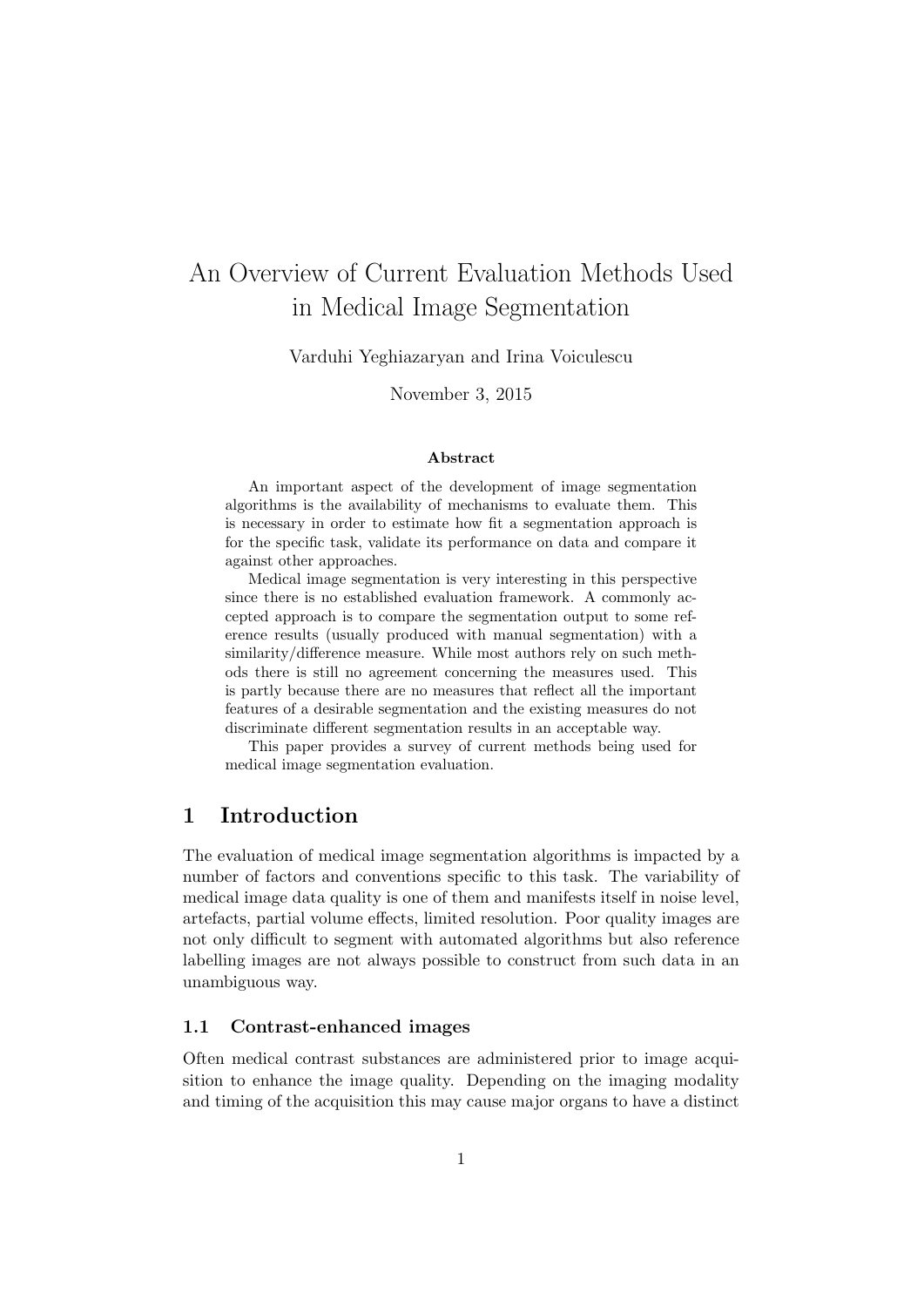appearance in the images and the segmentation algorithms to perform differently on contrast-enhanced images. For instance, minor blood vessels in a liver which form a part of the organ can be made to appear highlighted in contrast-enhanced images. Whether and how the inclusion or exclusion of these from the identified liver region should be penalised is an issue for the segmentation evaluation to address. However, current evaluation methods being used do not tackle it in any way.

#### 1.2 Pathological formations

Another issue for the tasks of medical image segmentation and its evaluation is the presence of pathological tissue in the image. These include cysts, tumours and other lesions and change the anatomical structures in the image by impacting the intensities, size, spatial extent, shape and other features of organs. They impose the greatest challenge on medical image segmentation algorithms with most approaches showing worst results on images with pathological organs (see Campadelli et al. [4], Section 8: proposed method obtains a lower score on image set with cancerous livers).

An important problem over which there still seems to be no consensus is whether, in which cases, and to what extent pathological formations should be labelled as part of the considered regions representing anatomical structures. For instance, the MICCAI 2007 liver segmentation grand challenge [21] (see Section 3 for more details) assumed tumours, cysts should be segmented as part of liver; as a result the segmentation approaches excluding the lesion region performed poorly and received lower scores. Other literature suggesting a similar approach includes [11, 14], while some papers take the opposite perspective [22].

#### 1.3 Intra- and inter-observer variability

A detailed discussion of requirements and format of image segmentation evaluation frameworks can be found in the paper by Udupa et al. [34]. In practice, most image segmentation algorithms applied to medical image data are evaluated by computing region similarity/difference measures for machine labelled regions and results of manual segmentation of the same images by trained operators. Since absolutely accurate reference labellings are unavailable for this type of data, expert radiologists produce labellings of the data which are used as ground truth. Such data provides high level of reliability but is still affected by intra- and inter-observer variability (see [2] for reported results).

A variety of similarity/difference measures have been suggested and used in the literature for the task of medical image segmentation evaluation for the past couple of decades. Today, authors continue to assess the performance of their segmentation approaches with different measures on data collections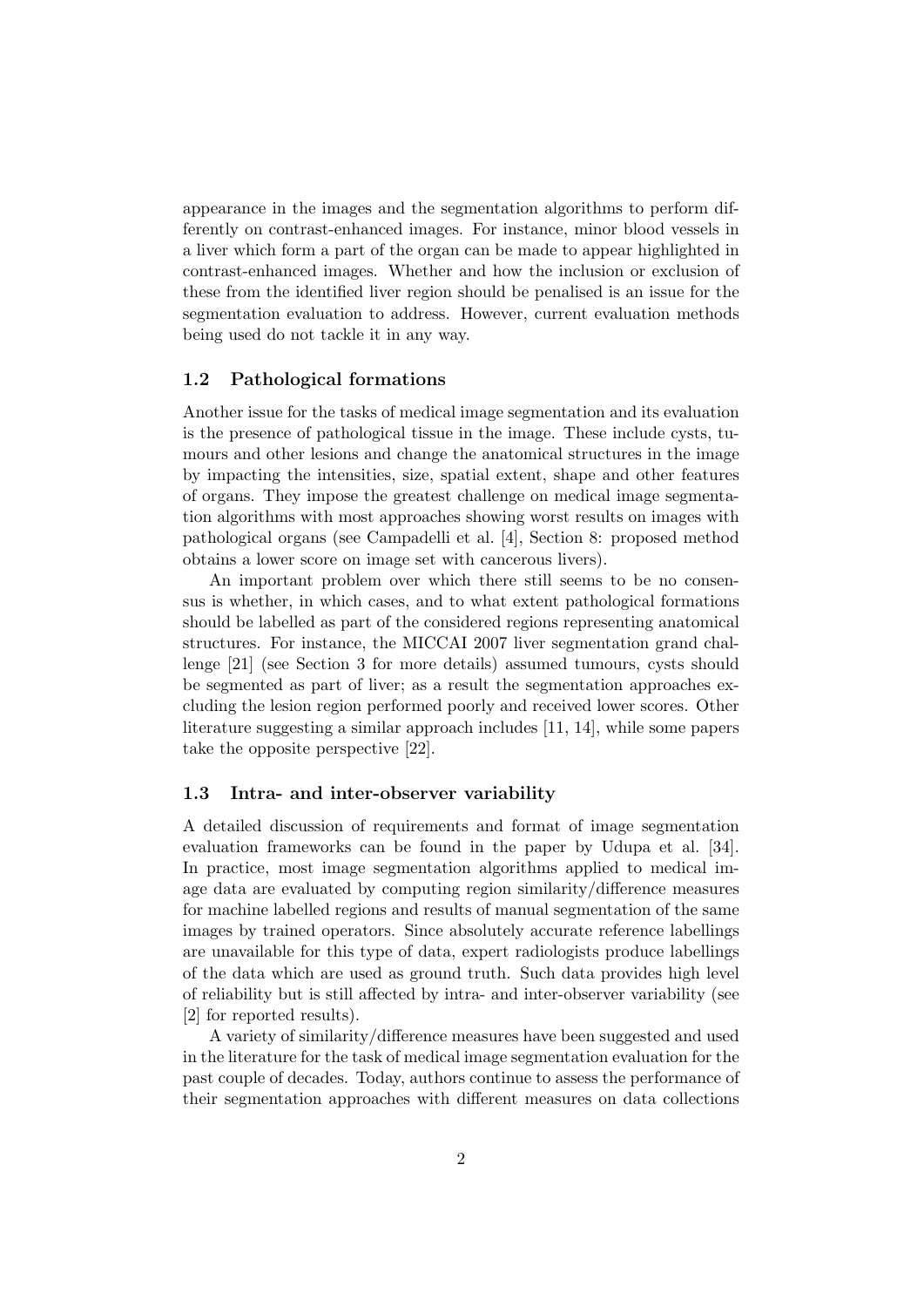of variable quality and size. In this paper, we consider the most popular measures in use for assessing final segmentation results in recent literature on the topic. Measures used specifically for intra- and inter-observer variability estimation or evaluation of initial results (recognition, bounding boxes, etc.) are not observed here. We describe the measures considered, present a discussion of their features and conduct some experiments to compare and analyse their performance in recognising reliable segmentation results and discriminating omnifarious segmentation errors.

## 2 Measure Type Classification

During the past couple of decades several authors conducted surveys on existing image segmentation evaluation methods and introduced classifications and comparisons of those. In a series of papers [42, 43, 44] Zhang discusses an extensive set of evaluation methods, categorises them based on the approaches used to assess image segmentation, compares these categories and reports an empirical comparison of specific evaluation methods. Evaluation methods are grouped into analytical methods which assess segmentation algorithms by considering their principles, empirical goodness methods analysing properties of segmented images, and empirical discrepancy methods which compare segmented images to reference images (gold standard, ground truth).

The empirical methods are further categorised by the quality measures they use to assess the segmentation algorithm performance for output images. The measure groups for empirical goodness methods include intraregion uniformity, inter-region contrast, region shape, moderate number of regions. The empirical discrepancy methods employ measures of number of mis-segmented voxels, position of mis-segmented voxels, number of objects in the image, feature values of segmented objects, miscellaneous quantities (region consistency, grey level difference, symmetric divergence) [44]. Also, a group of evaluation methods with measures, like amount of editing operations, visual inspection or correlation between original image and bi-level image are considered special cases, not fitting in any of the groups.

The reviewed methods are compared using criteria of generality, subjective/objective, qualitative/quantitative, complexity, consideration of segmentation applications and requirement for reference images. Additionally, the performance of several empirical (goodness and discrepancy) methods is compared on a series of simple synthetic images segmented with thresholding [42] with discrepancy methods showing better sensitivity to threshold changes.

Zhang, Fritts and Goldman [41] group image segmentation evaluation methods into five categories: *subjective evaluation*, when output image is assessed by human judges, system level evaluation, which analyses the seg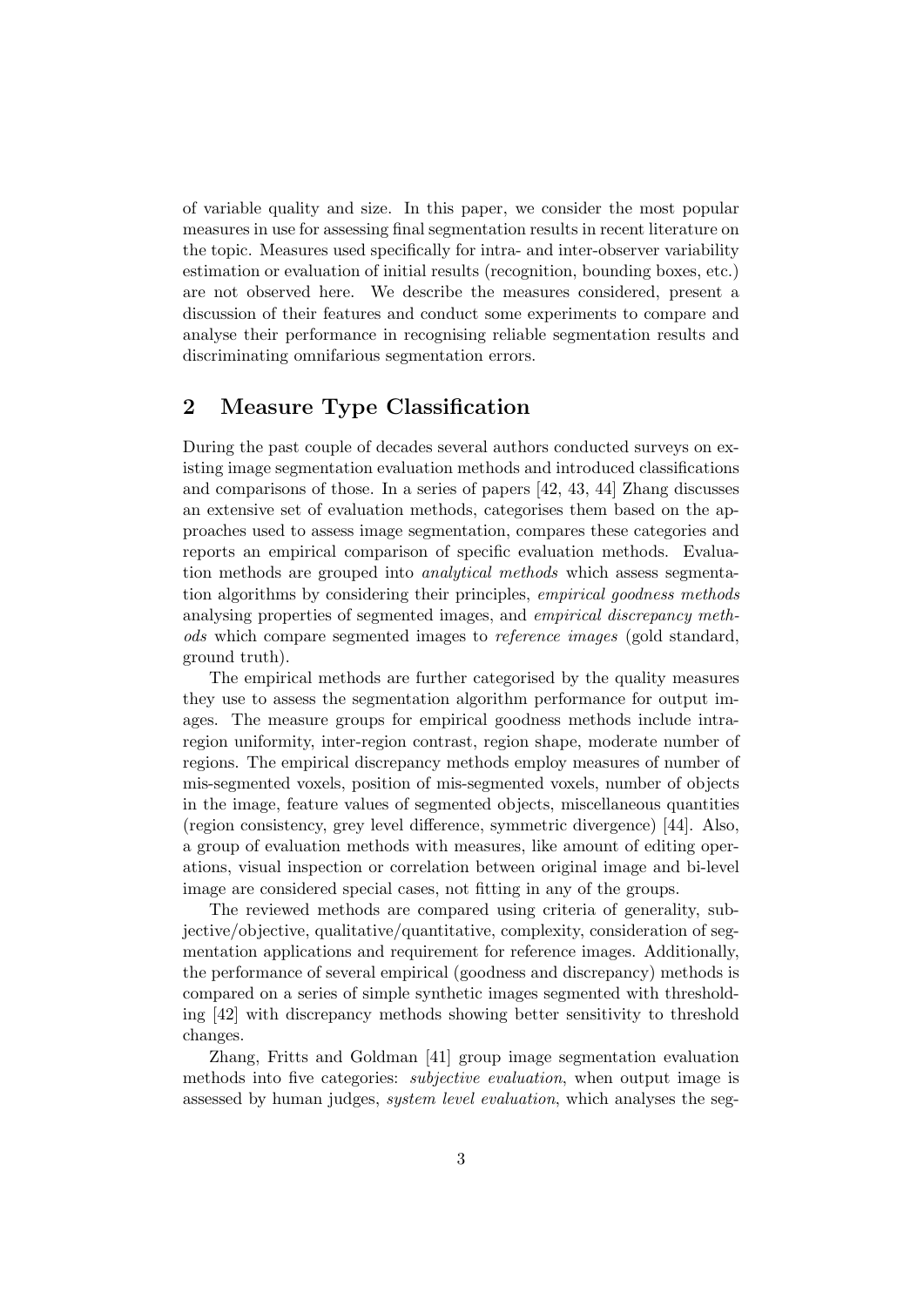mentation algorithm by considering results of systems using the segmentation, analytical methods (similar to [42]), supervised methods (corresponding to empirical discrepancy) and unsupervised methods (empirical goodness). They present a detailed discussion of a range of unsupervised evaluation methods, analysing the various measures used and their combination methods. A number of experiments are performed on synthetic and real images for representative evaluation methods to compare two segmentation results. The accuracy of these methods is reported as the percentage of cases when the segmentation result preferred by the evaluation method and human judges coincide. It is concluded from the findings that although the unsupervised evaluation methods perform well at comparing different parameterisations of a single segmentation algorithm, they are not successful in cases of machine segmentation versus different machine segmentation, or machine segmentation versus human segmentation comparisons.

The authors suggest using machine learning to combine simple unsupervised evaluation methods [40]. This approach outperforms all the previous methods on the suggested experiments showing promising results.

## 3 Evaluation Frameworks

A special algorithm for validating image segmentation, simultaneous truth and performance level estimation (STAPLE), is introduced by Warfield, Zou and Wells [36]. This is an expectation-maximization approach for comparison of several (human or machine) segmentations. It gives a probabilistic estimate of the true segmentation and performance scores for the considered segmentation approaches. However, this evaluation method is designed to analyse different segmentation algorithms simultaneously and is not readily applicable to evaluating a single segmentation approach (unless several reference segmentations are available).

Crum et al. [13] redefine established overlap measures (Jaccard and DSC, see Section 6 for definitions) for fuzzy segmentation results and generalise these measures to consider multiple segmentation labels and images. Thus, a single total fuzzy overlap result can be generated for a series of images fuzzily segmented using several labels with two different segmentation algorithms. A corresponding distance measure is also introduced. Such generalisations turn out to be useful when an overall performance measure is sought across different labels and/or images. However, they still suffer from the shortcomings of the basic measures being redefined.

As part of MICCAI 2007 conference a competition and workshop called "3D Segmentation in the Clinic: A Grand Challenge" was organised [21] which analysed and compared the performance of several state-of-the-art automatic and semi-automatic liver segmentation algorithms for computerised tomography (CT) images. For evaluation a scoring system was used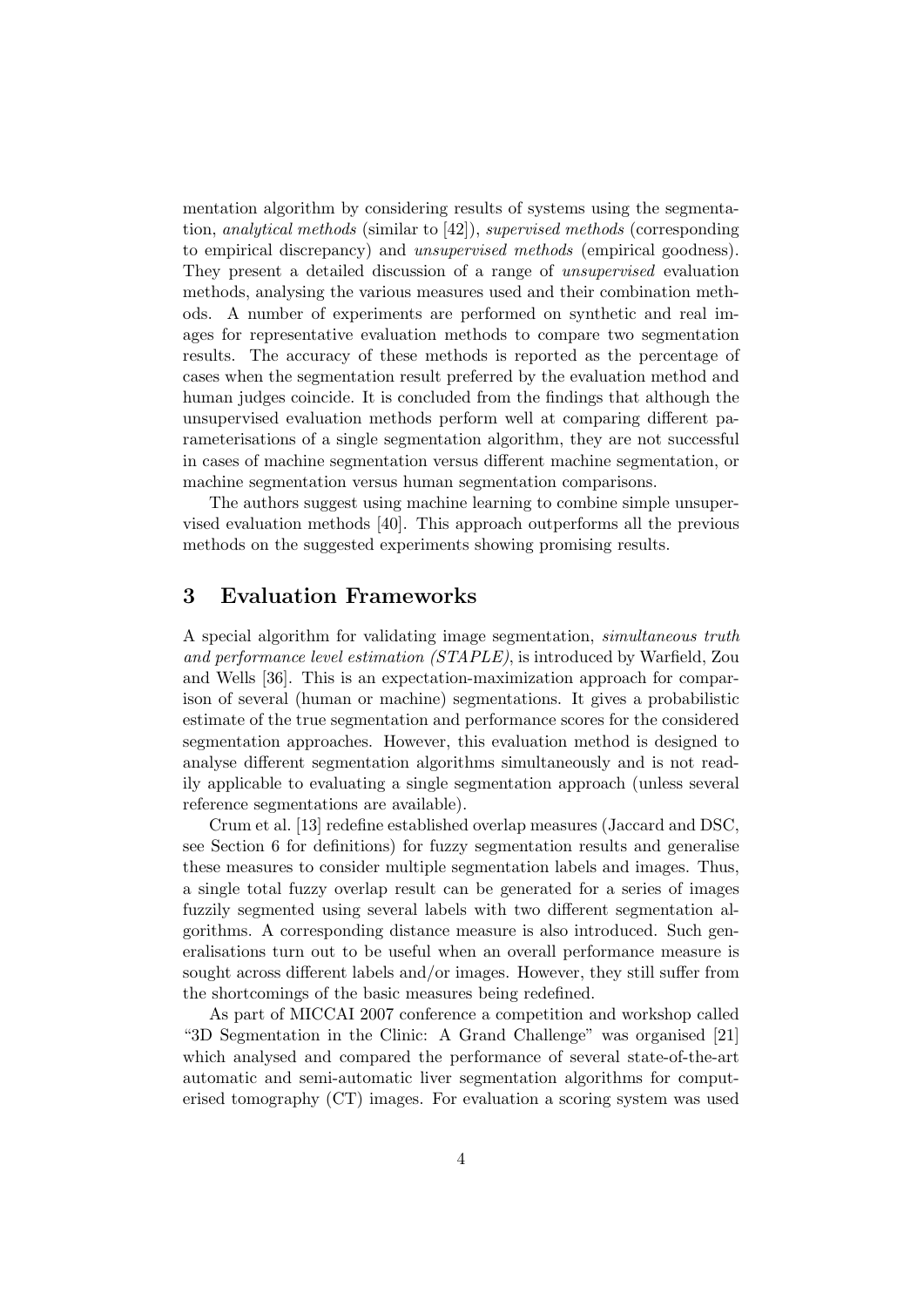which first calculates 5 different segmentation error measures, calibrates the results to bring the measures to a unique scale, and finally takes the average of the results in this scale to get a single score for a segmentation approach (refer to [21] for details).

Cárdenes et al. [6] define new image segmentation evaluation measures by introducing position and intensity values of misclassified voxels into the established overlap-based measures. Two other measures proposed rely on the connectivity of segmented regions and limiting overlap-based measures (Jaccard coefficient (see Section 6.4) in this case) to only region boundaries respectively. Finally, the authors combine these measures into an aggregated multimodal similarity measure. In a series of experiments on real and synthetic data they reveal that the new measures show more variability and sensitivity when comparing segmentation algorithms than the classic measures like Jaccard coefficient.

## 4 Evaluation Methods

One of the key aspects of a systematic classification of these measures is experimental data and examples. Crucially, none of the aforementioned surveys illustrate their findings on concrete examples.

We present a systematic summary of several empirical discrepancy evaluation methods frequently used in medical image segmentation applications. For an object label we consider the machine segmented set of voxels MS, the ground truth GT, which is commonly acquired with manual segmentation by human experts, and the image being segmented  $I$ . The operator  $\lvert \cdot \rvert$ returns the number of pixels (or voxels in 3D) contained in a region which is proportional to the physical volume of the considered region.

A voxel in the considered region is said to be on its boundary if at least one of the neighbouring voxels does not belong to the region. There is no single consensus for the choice of the neighbourhood; for instance, some authors consider the 18- [21], others the 26-neighbourhood, etc. We denote the boundaries of  $MS$  and  $GT$  as  $B_{MS}$  and  $B_{GT}$  respectively.

While most medical image segmentation papers present some quantitative evaluation for suggested algorithms, there are also works which rely solely on qualitative analysis of the results [18, 10, 35, 24]. This is mainly due to the difficulty of acquiring high quality ground truth segmentations for medical images. Manual segmentation in a slice-by-slice manner by an expert radiologist is considered the common source of gold standard segmentations. But this process is extremely time consuming; an operator may spend several hours segmenting a 3D image volume of a few dozen slices. In addition, manual segmentation is exposed to intra- and inter-observer variability.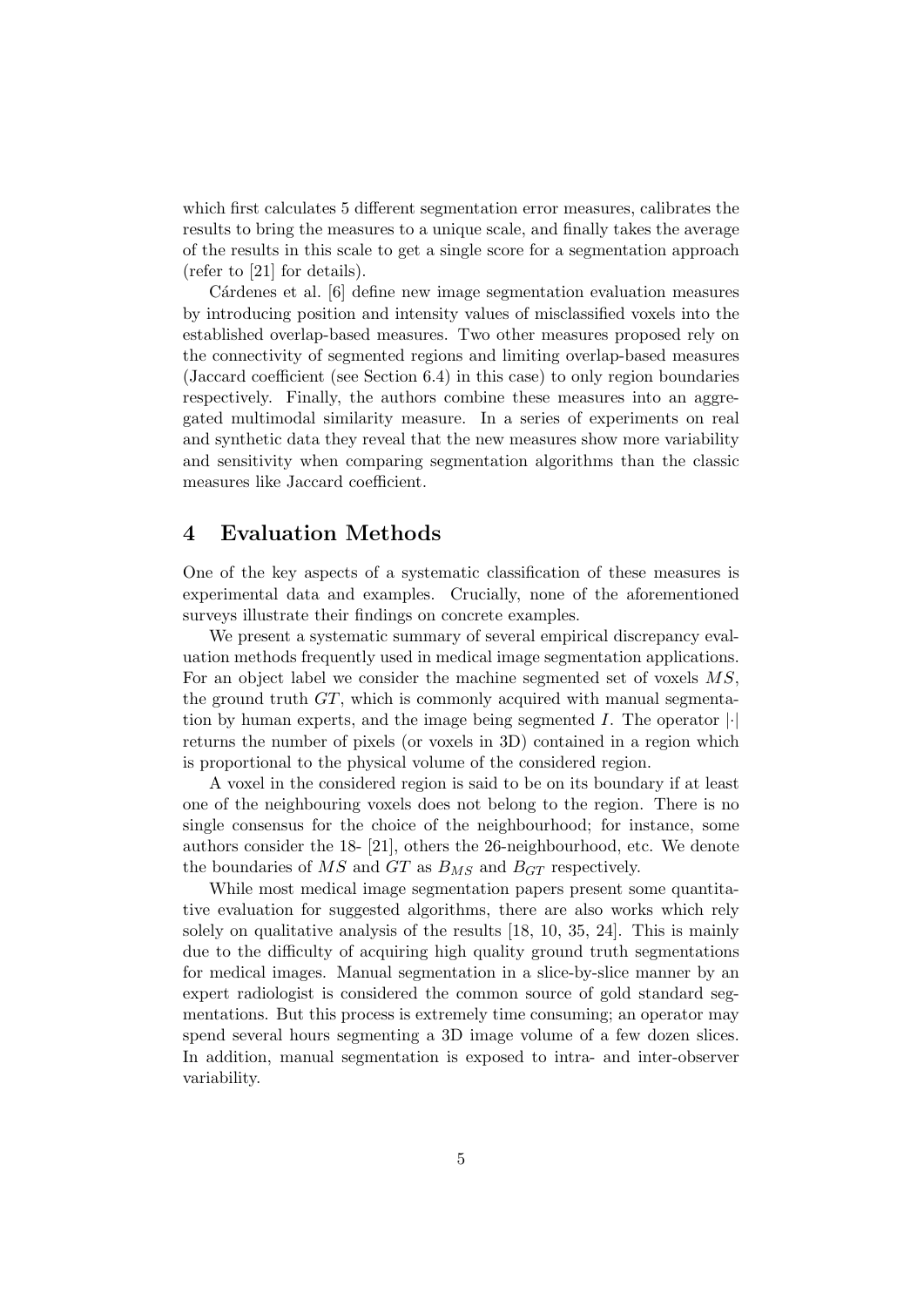It is crucial not to confuse one measure for another despite naming similarities. We try to maintain the original names in order not to introduce multiple names to same measures (there is quite a lot of naming diversity in the existing literature).

## 5 Size Based Methods

#### 5.1 Relative volume difference (RVD)

A very simple measure of dissimilarity of two segmented volumes is their difference in size as a fraction of the size of the reference:

$$
RVD = \pm \frac{|MS| - |GT|}{|GT|} \tag{1}
$$

Lim, Jeong and Ho [25], Linguraru et al. [26] use formula (1) (referred as volume error) to compare automatic segmentation results to manually traced ground truth. In [22] this measure (called volume difference) is used for inter-observer variability in hand-seeded kidney segmentation along with statistical measures. In [32, 8, 11] it is used as one of several measures combined into the MICCAI 2007 scoring system [21].

## 6 Overlap Based Methods

## 6.1 Dice's similarity coefficient (Dice), symmetric volume difference (SVD)

Dice's similarity coefficient, originally introduced by Dice [15] for ecological studies, is one of the most frequently used evaluation measures in medical image segmentation. The measure quantifies the match of two sets  $A$  and  $B$ by normalising the size of their intersection over the average of their sizes:

$$
Dice = \frac{|A \cap B|}{\frac{1}{2}(|A| + |B|)} = \frac{2|A \cap B|}{|A| + |B|}
$$
(2)

When used for evaluating the results of machine segmentation against gold standard the coefficient looks like:

$$
Dice = \frac{2|MS \cap GT|}{|MS| + |GT|}
$$
\n(3)

In an impressive number of medical image segmentation papers [26, 37, 12, 20, 19] the authors present evaluation results using several different measures but prefer Dice's similarity coefficient as the main indicator of segmentation algorithm accuracy. In Linguraru et al. [27] Dice results are shown not only for computer segmentation and manual labelling overlap but also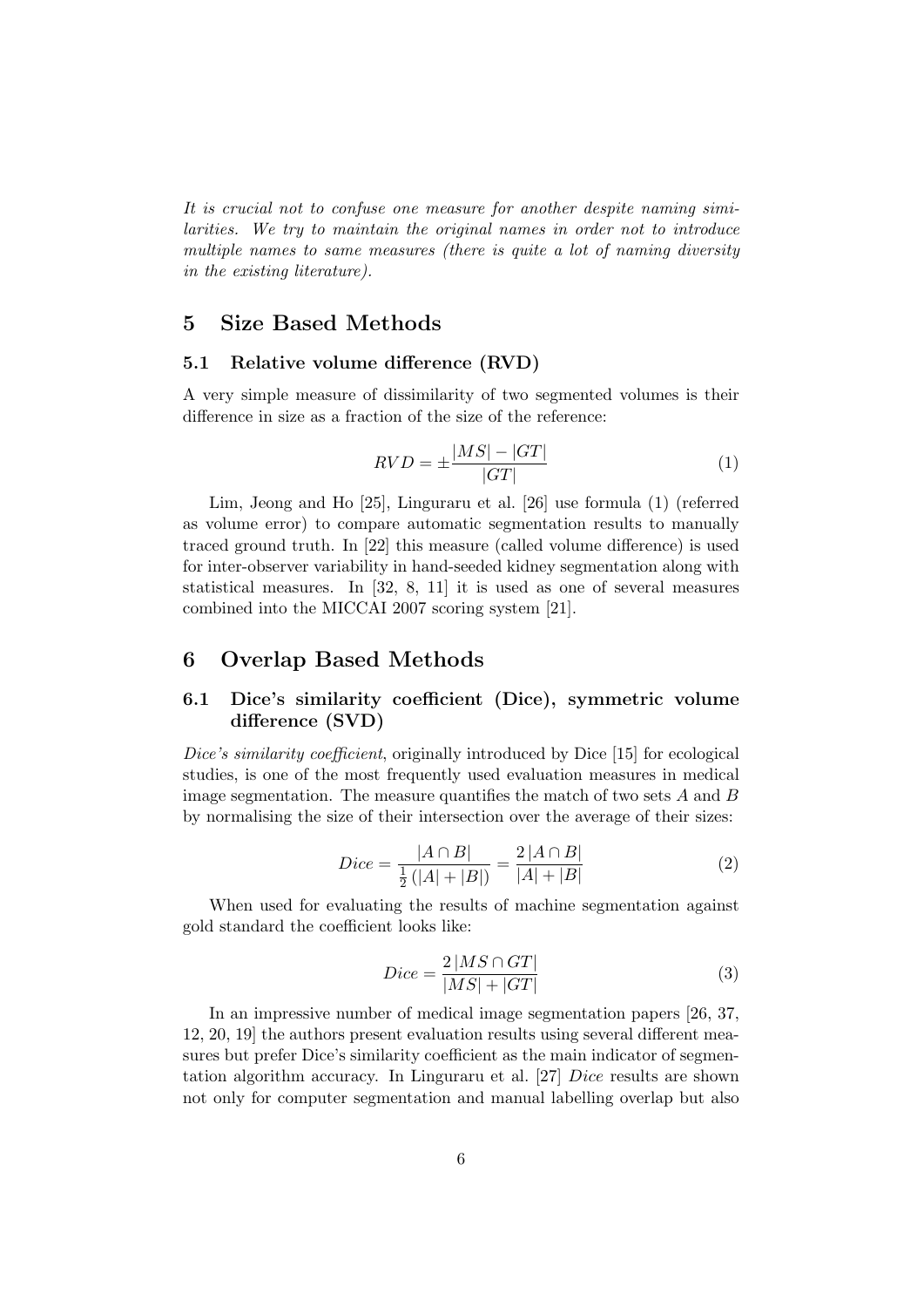for comparing inter-observer measurements. Nguyen and Wu [29] use the Dice coefficient for simulated (phantom) and real brain images segmentation evaluation.

In [1, 16, 31, 30] Dice's similarity coefficient is one of several metrics used for segmentation algorithm evaluation.

A number of medical image segmentation papers including [14] rely solely on equation (3) to validate their final segmentation results.

The symmetric volume difference (SVD), provides a symmetric measure of the difference in volume of the segmentation result and the reference shape.

$$
SVD = 1 - Dice = 1 - \frac{|MS \cap GT|}{\frac{1}{2}(|MS| + |GT|)}
$$
(4)

The segmentation errors are estimated with SVD by others [33, 23].

The term *symmetric volume overlap (SVO)* is introduced by Campadelli et al. [2] to refer to a measure defined as  $SVO = 1 - SVD$ , thus arriving at Dice's similarity coefficient. So, Dice is also used by Campadelli, Casiraghi and their colleagues [3, 2, 5, 4] as a main similarity measure, but referred to as SVO, along with other measures.

## 6.2 True positive (TPVF), true negative (TNVF), false positive (FPVF) and false negative (FNVF) volume fractions

Udupa et al. [34] consider four evaluation measures — true positive  $(TPVF)$ . true negative (TNVF), false positive (FPVF) and false negative (FNVF) vol $u$ me fractions — borrowed from statistical decision theory measures (sensitivity and specificity):

$$
TPVF = \qquad \qquad Sens = \frac{|TP|}{|TP + FN|} = \frac{|MS \cap GT|}{|GT|} \tag{5}
$$

$$
TNVF = \t\t Spec = \frac{|TN|}{|TN + FP|} = \frac{|I| - |MS \cup GT|}{|I| - |GT|} \t(6)
$$

$$
FPVF = 1 - Spec = \frac{|FP|}{|TN + FP|} = \frac{|MS \setminus GT|}{|I| - |GT|}
$$
(7)

$$
FNVF = 1 - Sens = \frac{|FN|}{|TP + FN|} = \frac{|GT \setminus MS|}{|GT|} \tag{8}
$$

Here  $TP$  denotes the set of object voxels labelled as object,  $FN$  is the set of object voxels labelled as non-object, the voxels comprising the non-object area but labelled as object make up  $FP$  and, finally, TN are the non-object voxels successfully identified as such by the machine segmentation approach (refer to Figure 1 for an illustration). Only two of the suggested measures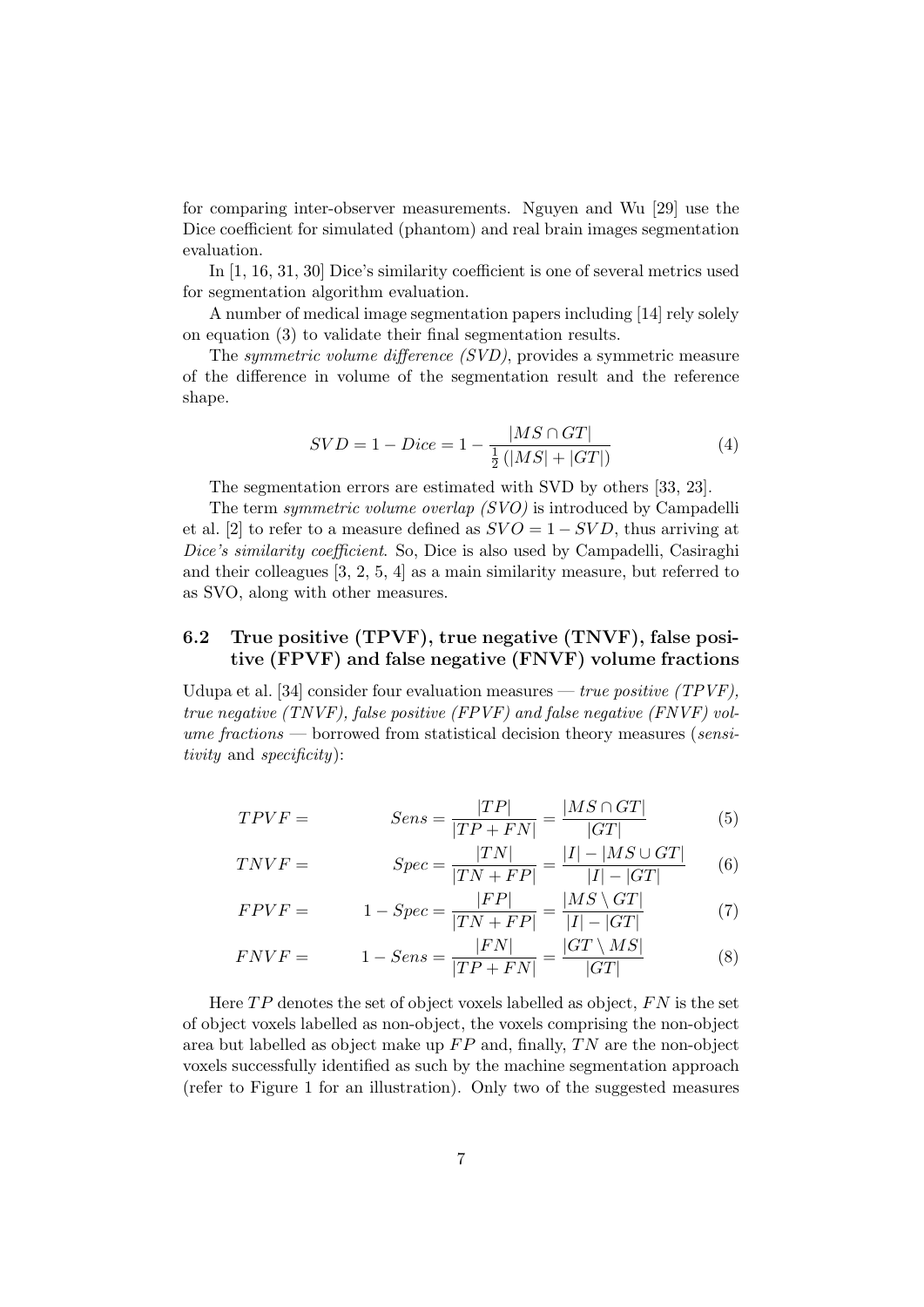

Figure 1: A graphical illustration of true positive, true negative, false positive and false negative regions when comparing machine segmentation results with ground truth.

should be used together (e.gTPVF and FPVF, but not TPVF and FNVF) due to the dependence relationships present in (5)-(8).

Some authors [32, 28] give an alternative definition for FPVF by normalising  $FP$  over the ground truth  $GT$  rather than the rest of the image  $I \setminus GT$ :

$$
FPVF_{After} = \frac{|FP|}{|TP + FN|} = \frac{|MS \setminus GT|}{|GT|} \tag{9}
$$

The TPVF-TNVF pair is used in [20, 16] (referenced as sensitivity and specificity) and [1] (as TPVF and 1-FPVF), while [9, 7, 8] compute the TPVF-FPVF pair. Liu et al. [28] (referred as TP and FP ratios), Rusk´o et al. [32] use TPVF, FPVFAlter along with other evaluation measures. Liu et al. [28] also report FNVF (FN ratio) results although these are easily inferred from TPVF values.

#### 6.3 Precision and recall

The precision and recall measures reflect the similarities in the volumes of the automatically detected regions and the ground truth. These are empirical discrepancy measures based on the number of mis-classified and correctly classified voxels.

The precision normalises the volume of the correctly segmented region,  $MS \cap GT$ , over the volume of the result of the segmentation, MS: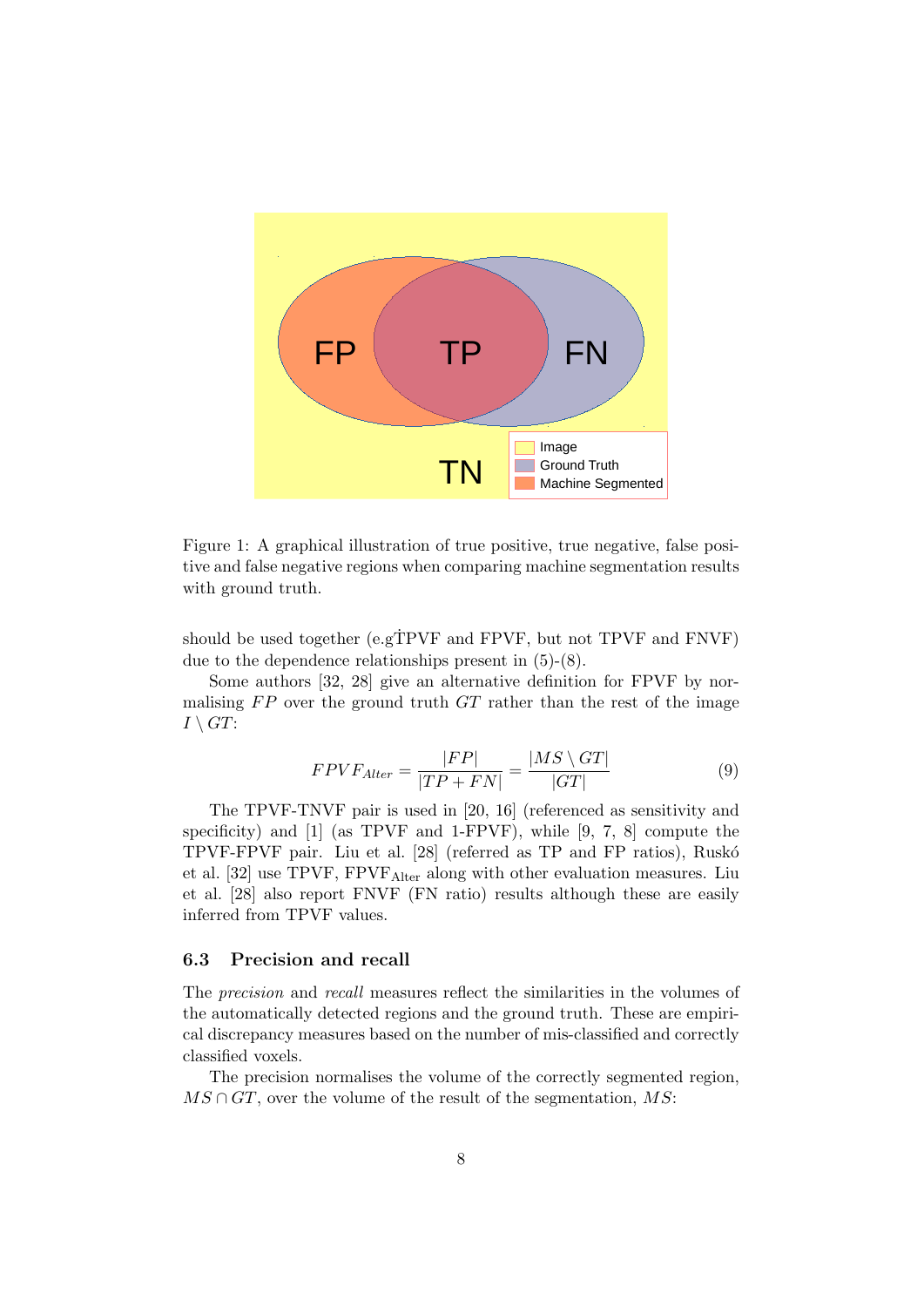$$
Precision = \frac{|MS \cap GT|}{|MS|} \tag{10}
$$

The recall normalises  $MS \cap GT$  over the volume of the gold standard, GT:

$$
Recall = \frac{|MS \cap GT|}{|GT|} \tag{11}
$$

We acknowledge that recall and true positive volume fraction (or sensitivity) are the same measure but redefine it here to emphasise its paired use with precision.

The precision does not account for under-segmentation errors, while the over-segmented volumes are not reflected in the recall. The pair of the measures is used by Campadelli, Casiraghi and their colleagues [3, 2, 5, 4] (referenced as sensitivity ratio and overlap ratio), Wolz et al. [37].

#### 6.4 Jaccard similarity coefficient (Jaccard), volumetric overlap error (VOE)

Another measure used in Liu et al. [28] is Jaccard similarity coefficient (presented as similarity ratio) defined as the number of common voxels of the machine segmented and ground truth regions over their union:

$$
Jaccard = \frac{|MS \cap GT|}{|MS \cup GT|} \tag{12}
$$

Jaccard is also used in [37, 30, 19].

Volumetric overlap error (VOE) is the corresponding error measure [32]:

$$
VOE = 1 - \frac{|MS \cap GT|}{|MS \cup GT|}
$$
\n(13)

It is one of the measures in the MICCAI 2007 scoring system and has been used in [8, 11] as part of it.

## 7 Surface Distance Based Measures

Let a distance measure for a voxel  $x$  from a set of voxels  $A$  be defined as:

$$
d(x, A) = \min_{y \in A} d(x, y) \tag{14}
$$

where  $d(x, y)$  is the Euclidean distance of the voxels incorporating the real spatial resolution of the image. A number of segmentation evaluation measures are based on this distance definition and quantify the dissimilarity of the machine segmentation from the ground truth. The most popular of these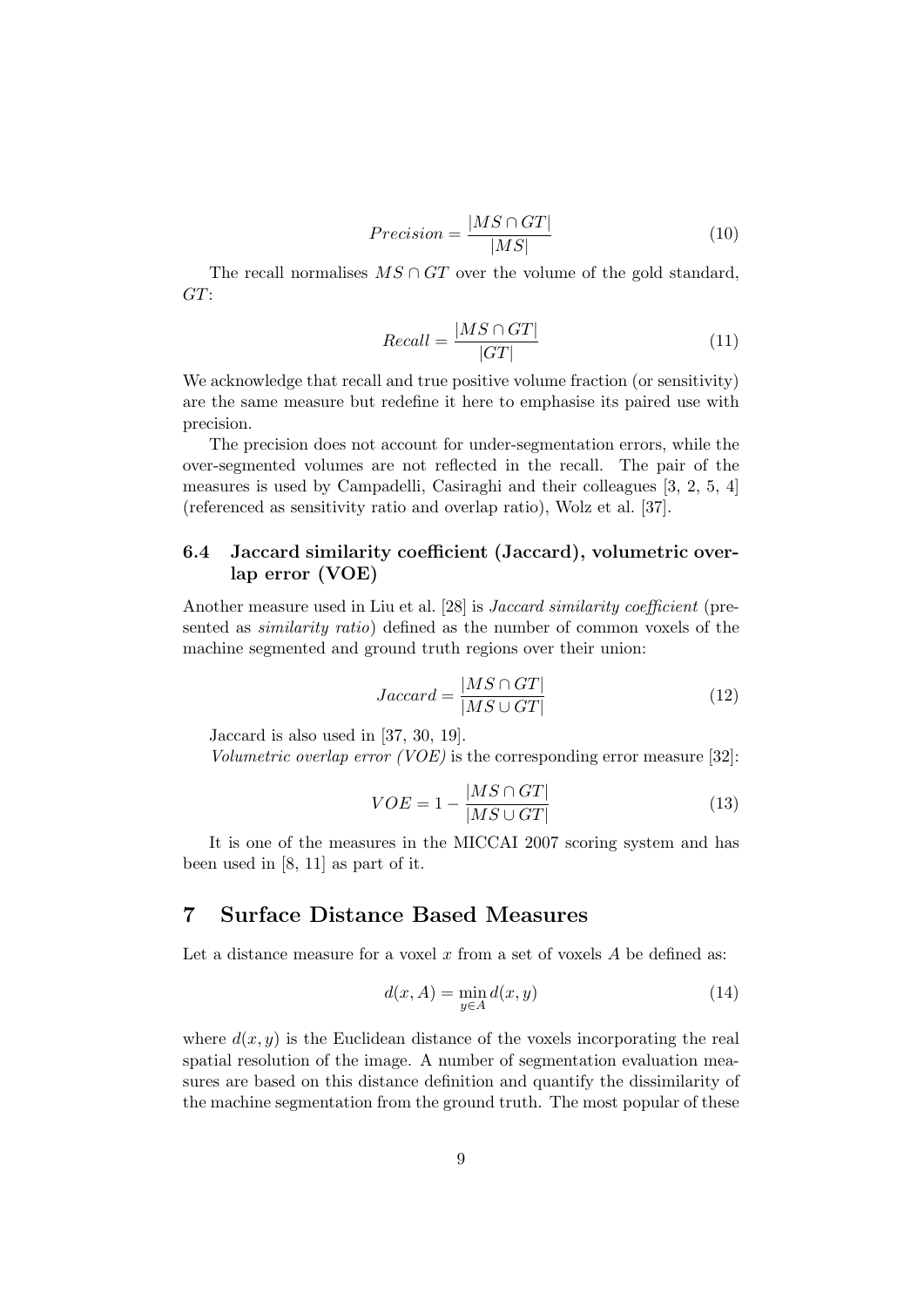are presented below. They are all quantified in millimetres (mm), value of 0 corresponding to perfect match between  $\overline{MS}$  and  $\overline{GT}$ , and greater values indicating higher errors.

#### 7.1 Average symmetric surface distance (ASD)

The average symmetric surface distance (ASD) is the average of all the distances from points on the boundary of  $\overline{MS}$  to the boundary of  $\overline{GT}$  and from points on  $B_{GT}$  to  $B_{MS}$ , respectively:

$$
ASD = \frac{1}{|B_{MS}| + |B_{GT}|} \times \left( \sum_{x \in B_{MS}} d(x, B_{GT}) + \sum_{y \in B_{GT}} d(y, B_{MS}) \right) \quad (15)
$$

It is the third measure in the MICCAI 2007 scoring system, see [21, 32, 8, 11] for numeric results with this measure. Yokota et al. [39] rely only on ASD while others [23] (as Mean Distance), [26, 31] present results with several measures including ASD.

#### 7.2 Root mean square symmetric surface distance (RMSD)

The penultimate measure in the MICCAI 2007 challenge evaluation scoring system is *root mean square symmetric surface distance (RMSD)* [21] and is defined as:

$$
RMSD = \sqrt{\frac{1}{|B_{MS}| + |B_{GT}|}} \times \sqrt{\sum_{x \in B_{MS}} d^2(x, B_{GT}) + \sum_{y \in B_{GT}} d^2(y, B_{MS})}
$$
\n(16)

It is used as part of the scoring system in [32, 8, 11] and as a separate measure along with others in [26, 23].

#### 7.3 Maximum symmetric surface distance (MSD)

The Hausdorff distance<sup>1</sup> of two sets A and B defines the maximal distance from a point in the first to a nearest point in the other one [17]:

$$
d_H(A, B) = \max_{x \in A} \min_{y \in B} d(x, y) = \max_{x \in A} d(x, B)
$$
 (17)

The symmetric variant of the Hausdorff metric for the boundaries of the segmented regions is referred to as maximum symmetric surface distance (MSD) in image segmentation evaluation:

$$
MSD = \max\left\{d_H(B_{MS}, B_{GT}), d_H(B_{GT}, B_{MS})\right\} \tag{18}
$$

 $1$ We define the Hausdorff metric as the directed asymmetric distance of two sets. Some literature refers to the symmetric version with the same name.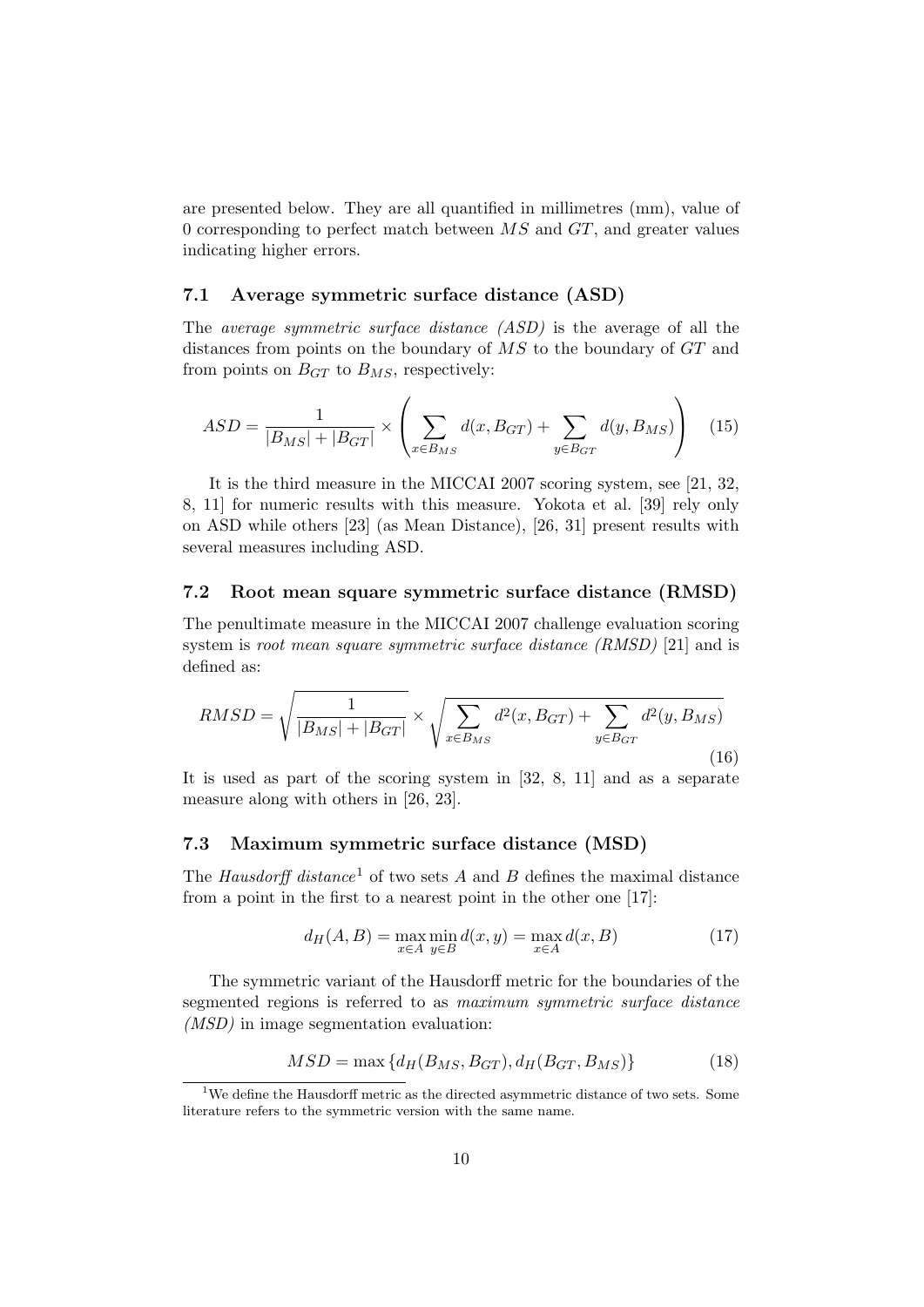For each voxel on the boundary of MS there is guaranteed to be a voxel of GT in a distance of at most MSD, and vice versa.

This is the last of the five measures used in the MICCAI 2007 challenge [21] and within that evaluation scheme is used in [32, 8, 11]. Liu et al. [28] use MSD but refer to it as Hausdorff distance.

## 8 Discussion and Results

#### 8.1 Summary

The similarity/difference measures which are popular in the literature fail to capture all the aspects of segmented regions. Size based measures rely only on the difference in size of the segmented region and the gold standard. As a result, a segmented region which does not even intersect the gold standard may receive a highest score as long as it is of the same size.

Overlap based methods account only the number of correctly or misclassified voxels without reflecting their spatial distribution. So, a segmentation result which has leaked slightly to neighbouring tissue will be regarded as equivalently good/bad as a result without leakage but with a separate disconnected region (of the same size as the leakage area). Figure 2 illustrates this.



Figure 2: (a) and (b) get the same size based score; (a) and (c) get the same overlap based score

The distance based methods discussed take into account only the minimal distance from the boundary of the other region at each boundary point. Thus, they ignore the actual volume differences of the machine segmented and gold standard regions as depicted in Figure 3. Another issue of distance based measures is the value range in units of length which makes it difficult to compare results for images of different spatial resolution and quality.

We conclude that none of the measures from the literature that we presented is suitable to act as a reliable measure to reflect all the aspects of segmentation accuracies and errors. We intend to introduce new simple measures that overcome these problems, are easy to implement and have a fixed value range.

Most of the presented measures are very different in nature and authors are usually encouraged to report results with several measures to allow for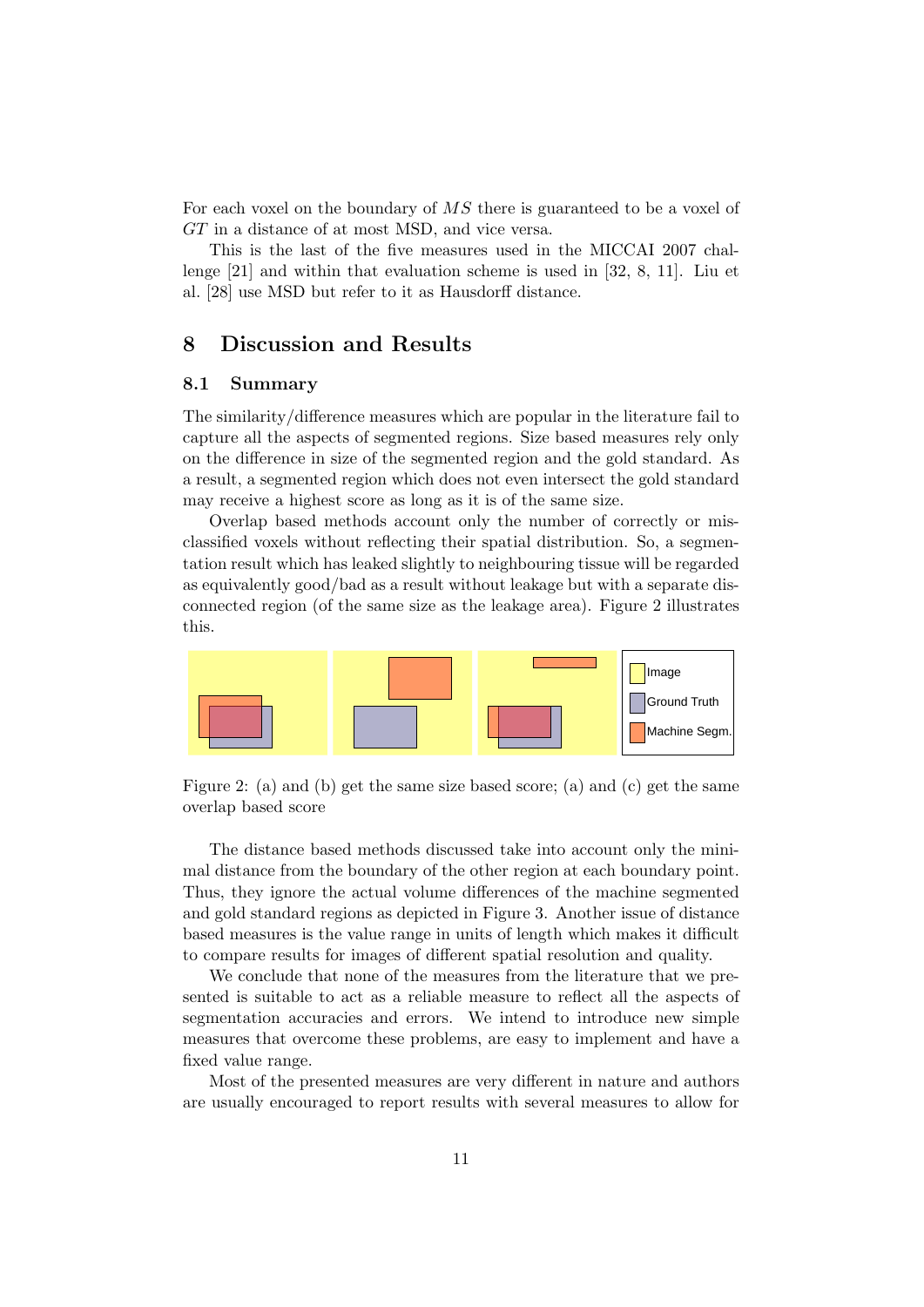

Figure 3: Segmentation results in the two images get the same score with the discussed distance based evaluation methods.

easy comparison of results with other literature. Nevertheless, the presented information can be redundant if there are dependencies between the measures. One such example is the pair Jaccard-Dice:

$$
Jaccard = \frac{Dice}{2 - Dice} \tag{19}
$$

Both measures have a value range [0, 1], reach the interval endpoints at the same time, Dice is always bigger between the endpoints. The quartet of true positive, true negative, false positive and false negative volume fractions is another example where the true positive–false negative and true negative– false positive pairs should not be used together.

One advantage of overlap based measures over the size and surface distance based measures is their fixed value range [0, 1], sometimes reported as percentage [0, 100]. This makes the results reported in different experiments more easily comparable (ignoring the issue of gold standard consistency), unlike the surface distance based measures with their mm range  $[0, +\infty)$ . An additional complication with the use of surface distance methods is the variety of the ways region borders can be defined, depending on the chosen neighbourhood size.

#### 8.2 Experiments

Below we present results of experiments that we carried out to compare the performance of the size based and overlap based measures discussed. We ran the segmentation algorithm described in [38] on 5 different CT image volumes to label liver and left kidney for which we also produced gold standard masks. Our dataset contained abdominal CT images of low resolution (5mm slice thickness, 0.68–0.78mm pixel resolution) between 1 and 21 slices each, acquired with or without contrast agent administration and covered both healthy and diseased organs. Visual inspection of the results revealed that the liver was significantly undersegmented in the first volume (big part of it missed by the machine segmentation algorithm) and over-segmentation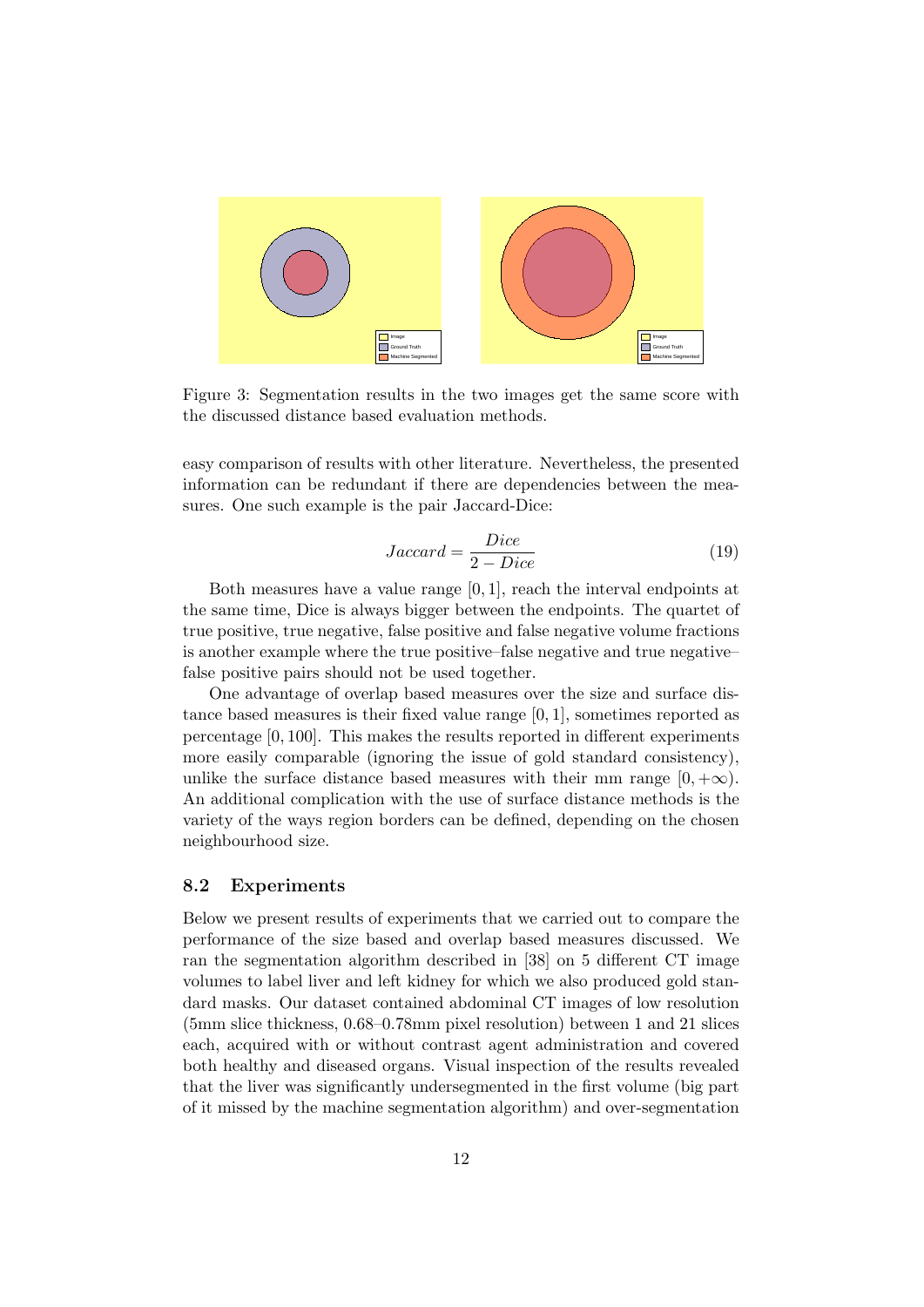

Figure 4: Liver results for 5 image volumes with different similarity measures

of kidney took place in the fourth volume (machine segmentation included a large necrotic tumour into the kidney region).

We considered size and overlap based similarity measures, replacing dissimilarity measures with the corresponding similarity measures so that we could compare like with like. Current set of measures includes:

- Dice's similarity coefficient (DSC)
- Jaccard similarity coefficient (JSC)
- 1 relative volume difference (RVD)
- true positive volume fraction (TPVF)
- true negative volume fraction (TNVF)
- precision (Prec)

Further experiments will be carried out to include analysis of the behaviour of the surface distance based measures.

In Figure 4 we report evaluation of the liver segmentation results of five data volumes  $(I - V)$  against the manual labellings measured with the 6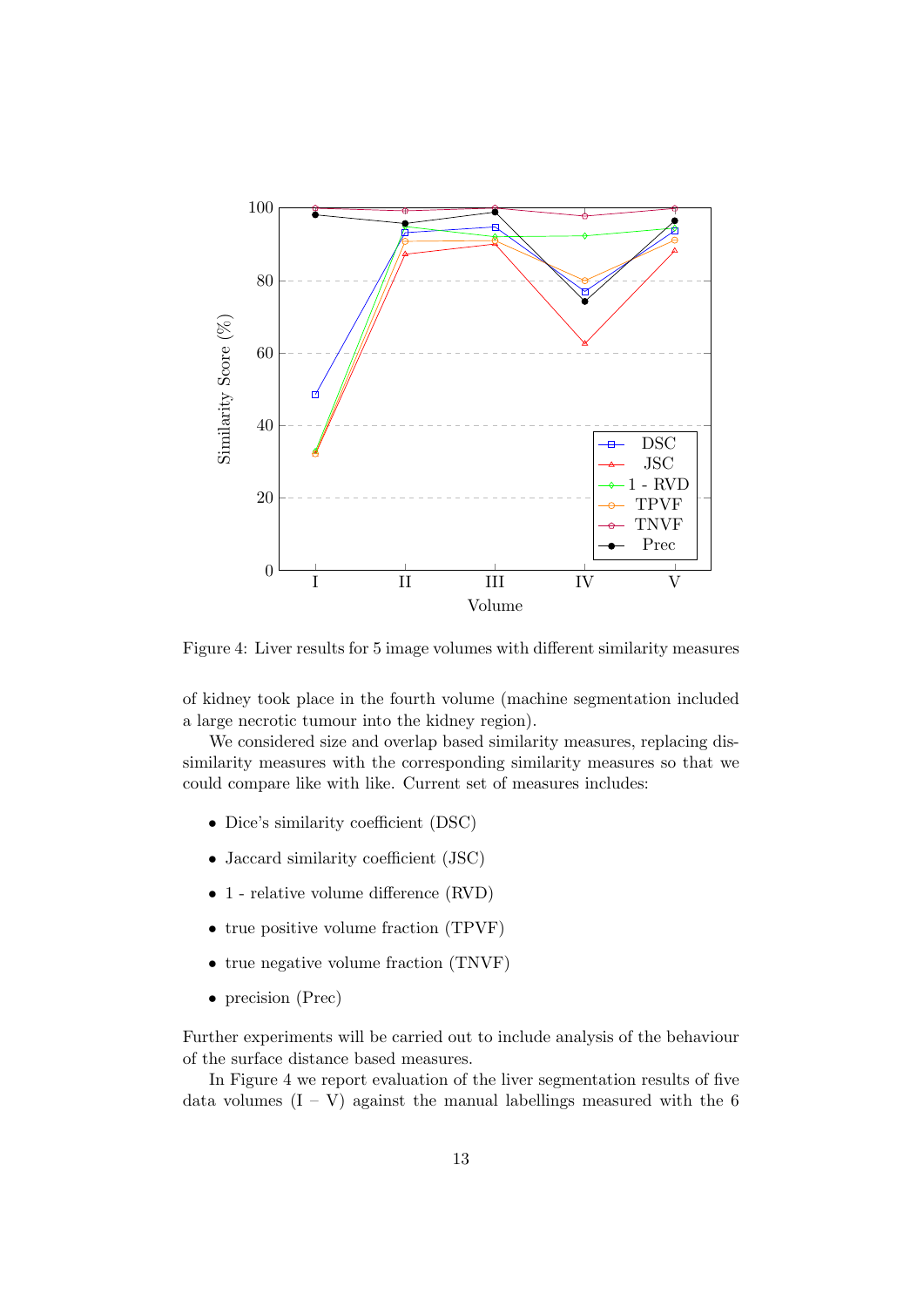

Figure 5: Left kidney results for 5 image volumes with different similarity measures

similarity measures. TNVF and Prec give a very high score to the undersegmented liver results on Volume I. In addition, TNVF shows very little variability on the 5 volumes. The outcome of left kidney segmentation evaluation is presented in Figure 5. The over-segmentation of the left kidney is missed by TPVF and TNVF. Although 1-RVD does not show extreme deviations from the average results in both tables, still its curve reveals inconsistent scoring (see liver score in Volume IV, for instance). This is because it incorporates only size information of the labelled regions ignoring the amount of common voxels.

Another experiment performed included a single volume being manually segmented by two different operators. We compared the inter-observer (IO) variability results with the 6 measures against machine segmentation (MS) evaluation outcome. In other words, with each measure we once compared manual segmentation against another manual segmentation and once against machine segmentation. The outcome is presented in Table 1. The measures which show bigger difference between the IO and MS results are more sensitive to machine segmentation errors and should be preferred. This is because a better agreement is expected between the manual segmentations than between a manual and a machine segmentation. From that perspective,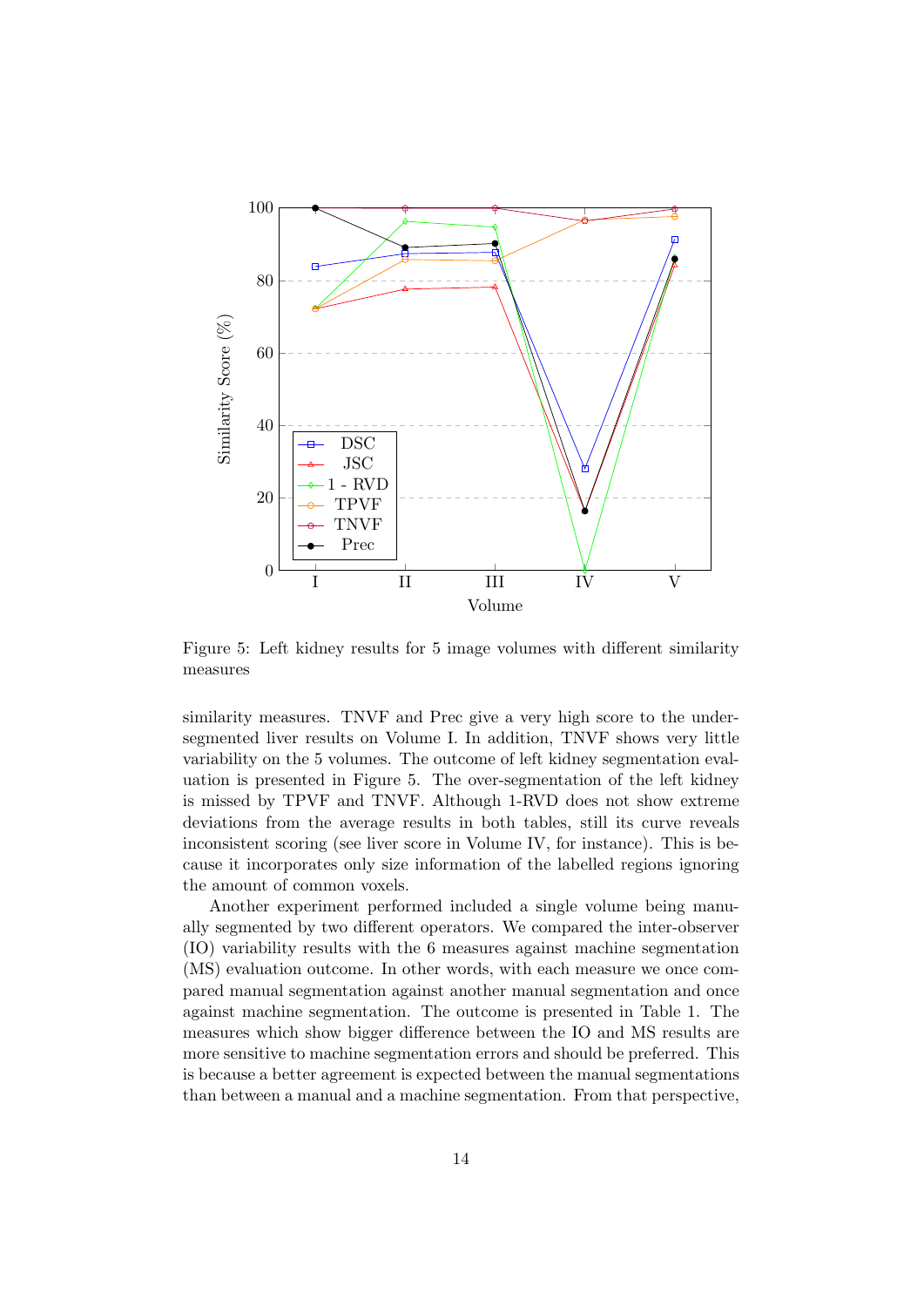Liver segmentation similarity  $(\%)$ 

|    |                   | $\mathbf{u}$ , or begin dividend the summatrix $\mathbf{v}$ , $\mathbf{v}$<br>DSC JSC 1-RVD TPVF TNVF |      |      | Prec      |
|----|-------------------|-------------------------------------------------------------------------------------------------------|------|------|-----------|
| IO | $\vert$ 97.9 95.9 | 99.5                                                                                                  | 97.7 |      | 99.9 98.2 |
|    | MS 94.8 90.1      | 92.1                                                                                                  | 91.0 | 99.9 | -98.9     |

Right kidney segmentation similarity (%)

|                  | $\cdots$                     |      |           |  |
|------------------|------------------------------|------|-----------|--|
|                  | DSC JSC 1-RVD TPVF TNVF Prec |      |           |  |
| $IO$   93.9 88.4 | 98.4                         | 93.1 | 99.9 94.6 |  |
| MS   90.8 83.2   | -89.4                        | 95.7 | 99.9 86.5 |  |

Table 1: Inter-observer (IO) similarity and machine segmentation (MS) results with different measures for a single image volume

TPVF, TNVF and Prec fail in this experiment.

Finally, we report the IO results for the single volume along with the mean and standard deviation of the segmentation scores over 5 volumes in Figure 6. The preferred measures should show an average below the IO score and a big standard deviation; the results agree with the previous findings.

## 9 Conclusions and Future Work

To conclude, the results of our current experiments give preference to Dice's and Jaccard similarity coefficients over 1-RVD, TPVF, TNVF and Prec. Taking into account the link between DSC and JSC, only one of those should be used for segmentation evaluation. Also, we appreciate that the rest of the measures can still be useful as segmentation evaluation measures, especially if reported together at the same time. Our main goal in these experiments was to reveal the goodness of the discussed measures as separate evaluation methods.

In future we hope to produce a set of simple synthetic images representing simulated pairs of reference and machine segmented regions and conduct experiments to assess and compare the performance of the considered evaluation measures. We intend to include a variety of reference shapes to reflect the diversity of patterns appearing in medical images. The segmentation result simulations should include errors of varied nature to represent mistakes of segmentation algorithms. We want to analyse the performance of evaluation measures on pairs of these regions and reveal their response to errors of different nature and scale. Hopefully, this will provide enough data to introduce some scoring for the discussed measures for the task of medical image segmentation evaluation.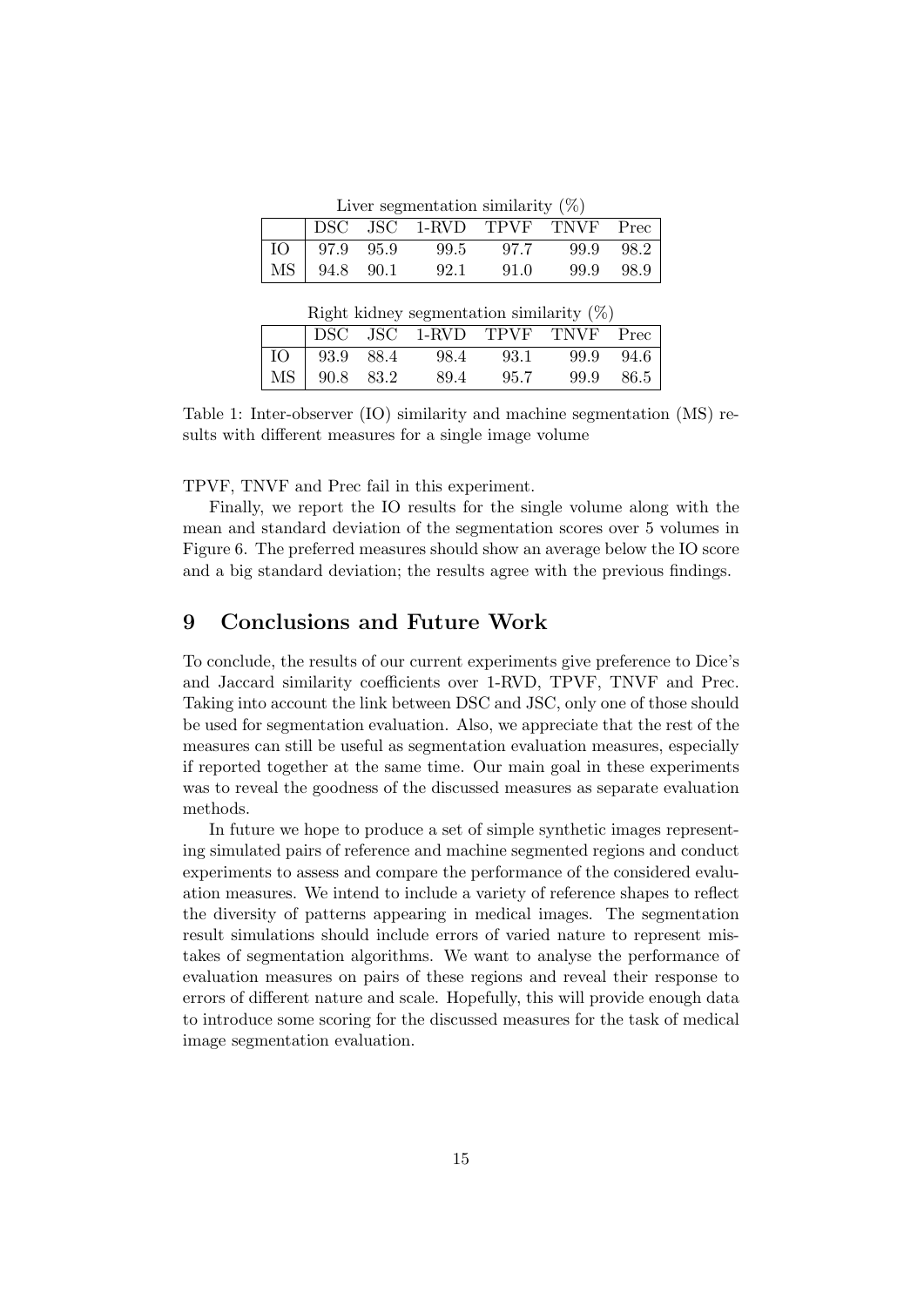

Figure 6: A comparison of the inter-observer similarity for liver in a single volume with segmentation average scores over 5 volumes (and standard deviation) for different measures.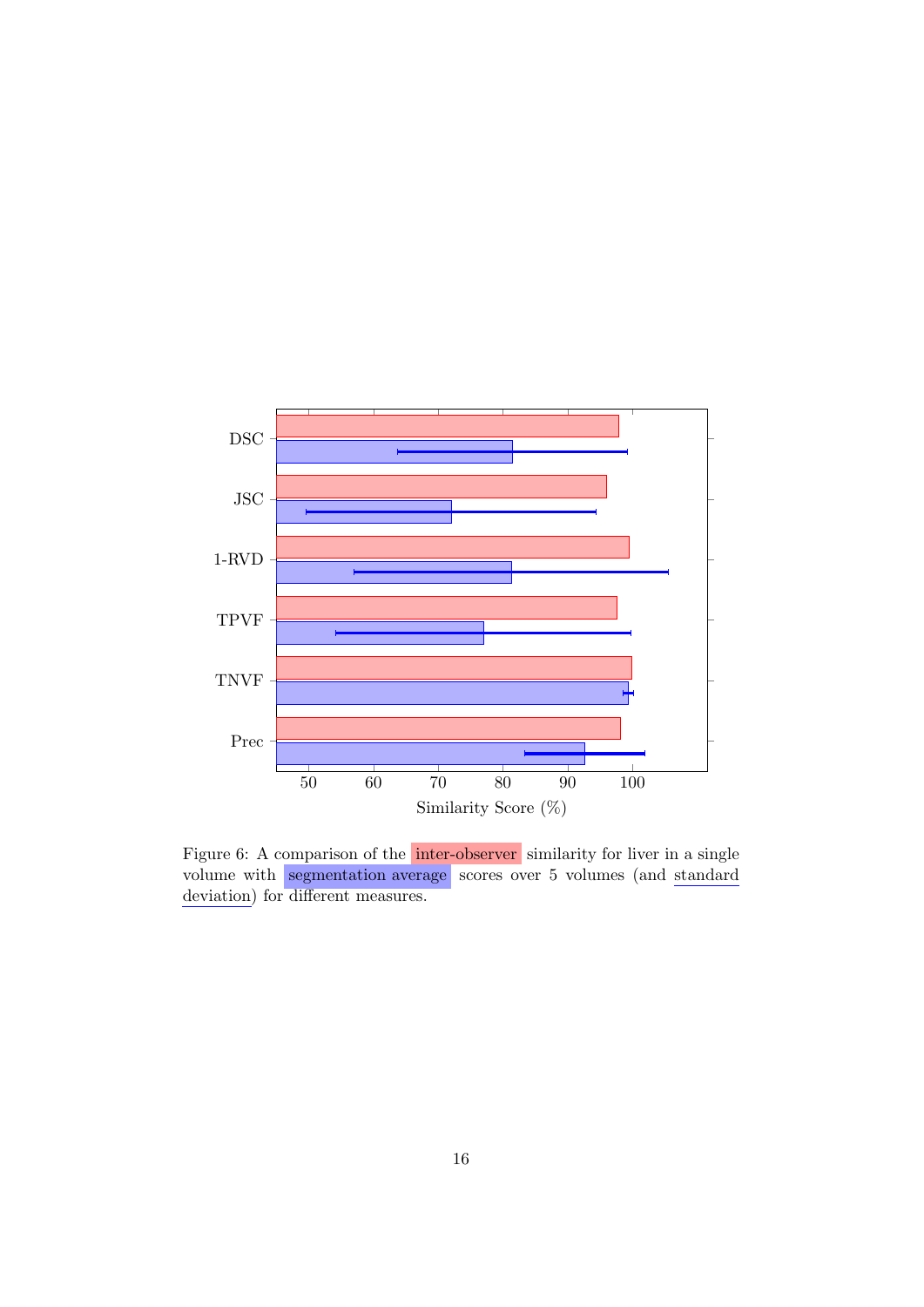## References

- [1] Ulas Bağci, Xinjian Chen, and Jayaram K. Udupa. Hierarchical scalebased multiobject recognition of 3-D anatomical structures. IEEE Transactions on Medical Imaging, 31(3):777–789, 2012.
- [2] Paola Campadelli, Elena Casiraghi, and Andrea Esposito. Liver segmentation from computed tomography scans: A survey and a new algorithm. Artificial Intelligence in Medicine, 45(2-3):185–196, 2009. Computational Intelligence and Machine Learning in Bioinformatics.
- [3] Paola Campadelli, Elena Casiraghi, and Stella Pratissoli. Fully automatic segmentation of abdominal organs from CT images using fast marching methods. In 21st IEEE International Symposium on Computer-Based Medical Systems, 2008. CBMS'08, pages 554–559. IEEE, June 2008.
- [4] Paola Campadelli, Elena Casiraghi, and Stella Pratissoli. A segmentation framework for abdominal organs from CT scans. Artificial Intelligence in Medicine, 50(1):3–11, 2010.
- [5] Paola Campadelli, Elena Casiraghi, Stella Pratissoli, and Gabriele Lombardi. Automatic abdominal organ segmentation from CT images. Electronic Letters on Computer Vision and Image Analysis, 8(1):1–14, July 2009.
- [6] Rubén Cárdenes, Rodrigo de Luis-García, and Meritxell Bach-Cuadra. A multidimensional segmentation evaluation for medical image data. Computer Methods and Programs in Biomedicine, 96(2):108–124, 2009.
- [7] Xinjian Chen and Ulas Bagci. 3D automatic anatomy segmentation based on iterative graph-cut-ASM. Medical Physics, 38(8):4610–4622, August 2011.
- [8] Xinjian Chen, Jayaram K. Udupa, Ulas Bagci, Ying Zhuge, and Jianhua Yao. Medical image segmentation by combining graph cuts and oriented active appearance models. IEEE Transactions on Image Processing, 21(4):2035–2046, 2012.
- [9] Xinjian Chen, Jianhua Yao, Ying Zhuge, and Ulas Bagci. 3D automatic anatomy segmentation based on graph cut-oriented active appearance models. In 17th IEEE International Conference on Image Processing (ICIP), pages 3653–3656, September 2010.
- [10] Yu Chen, Zhuangzhi Yan, and Yungao Chu. Cellular automata based level set method for image segmentation. In IEEE/ICME International Conference on Complex Medical Engineering, pages 171–174. IEEE, 2007.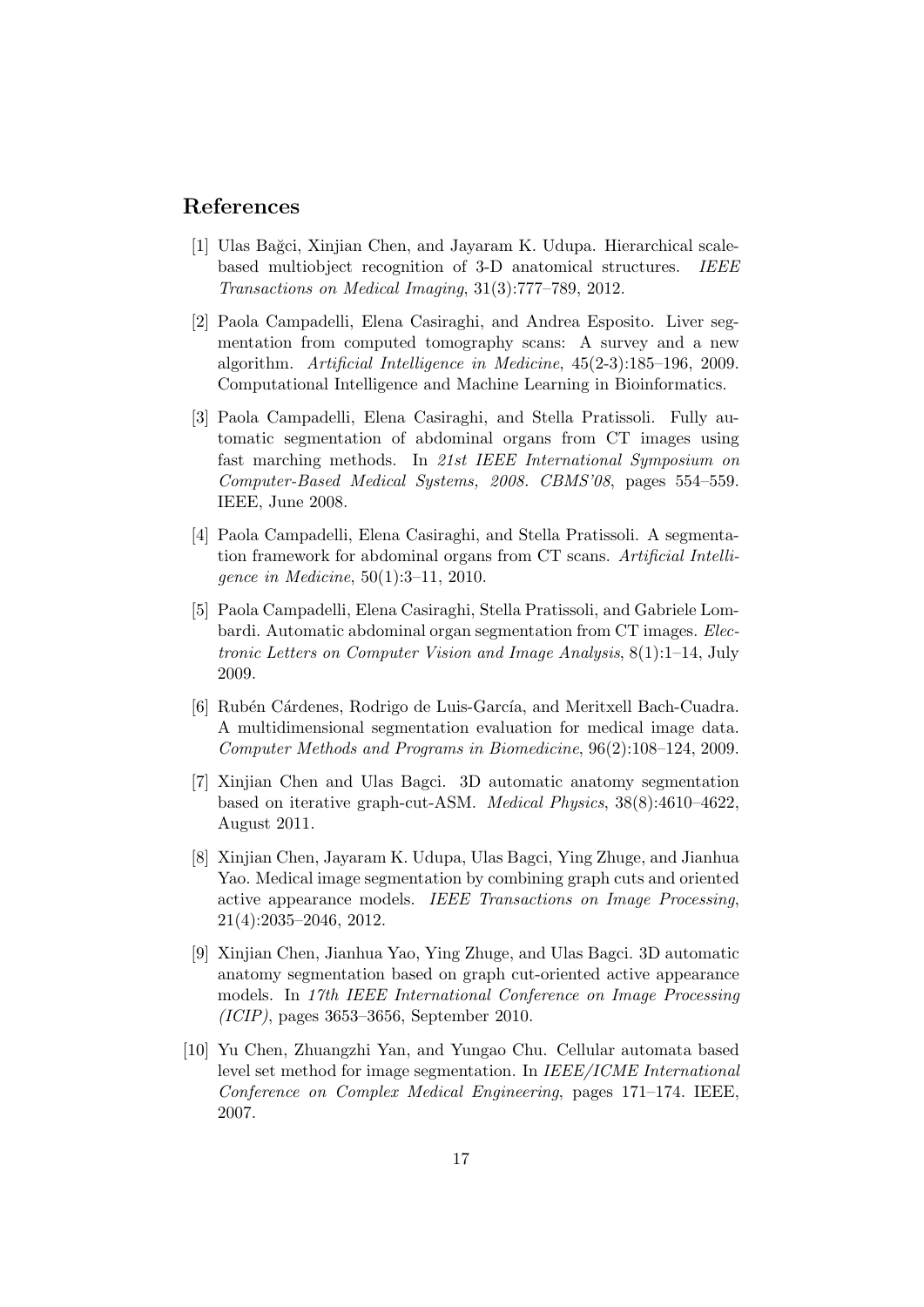- [11] Yufei Chen, Zhicheng Wang, Jinyong Hu, Weidong Zhao, and Qidi Wu. The domain knowledge based graph-cut model for liver CT segmentation. Biomedical Signal Processing and Control, 7(6):591–598, 2012.
- [12] Najeeb Chowdhury, Robert Toth, Jonathan Chappelow, Sung Kim, Sabin Motwani, Salman Punekar, Haibo Lin, Stefan Both, Neha Vapiwala, Stephen Hahn, and Anant Madabhushi. Concurrent segmentation of the prostate on MRI and CT via linked statistical shape models for radiotherapy planning. Medical Physics, 39(4):2214–2228, 2012.
- [13] William R. Crum, Oscar Camara, and Derek L. G. Hill. Generalized overlap measures for evaluation and validation in medical image analysis. IEEE Transactions on Medical Imaging, 25(11):1451–1461, November 2006.
- [14] Rémi Cuingnet, Raphael Prevost, David Lesage, Laurent D. Cohen, Benoît Mory, and Roberto Ardon. Automatic detection and segmentation of kidneys in 3D CT images using random forests. In Nicholas Ayache, Hervé Delingette, Polina Golland, and Kensaku Mori, editors, Medical Image Computing and Computer-Assisted Intervention – MIC-CAI 2012, volume 7512 of Lecture Notes in Computer Science, pages 66–74. Springer Berlin Heidelberg, 2012.
- [15] Lee R. Dice. Measures of the amount of ecologic association between species. Ecology, 26(3):297–302, 1945.
- [16] Hong-Seng Gan, Tian-Swee Tan, Ahmad Helmy Abdul Karim, Khairil Amir Sayuti, and Mohammed Rafiq Abdul Kadir. Interactive medical image segmentation with seed precomputation system: Data from the osteoarthritis initiative. In IEEE Conference on Biomedical Engineering and Sciences (IECBES), pages 315–318. IEEE, December 2014.
- [17] Guido Gerig, Matthieu Jomier, and Miranda Chakos. Valmet: A new validation tool for assessing and improving 3D object segmentation. In Wiro J. Niessen and Max A. Viergever, editors, Medical Image Computing and Computer-Assisted Intervention – MICCAI 2001, volume 2208 of Lecture Notes in Computer Science, pages 516–523. Springer Berlin Heidelberg, 2001.
- [18] Payel Ghosh, Sameer K. Antani, L. Rodney Long, and George R. Thoma. Unsupervised grow-cut: Cellular automata-based medical image segmentation. In First IEEE International Conference on Healthcare Informatics, Imaging and Systems Biology, pages 40–47. IEEE, 2011.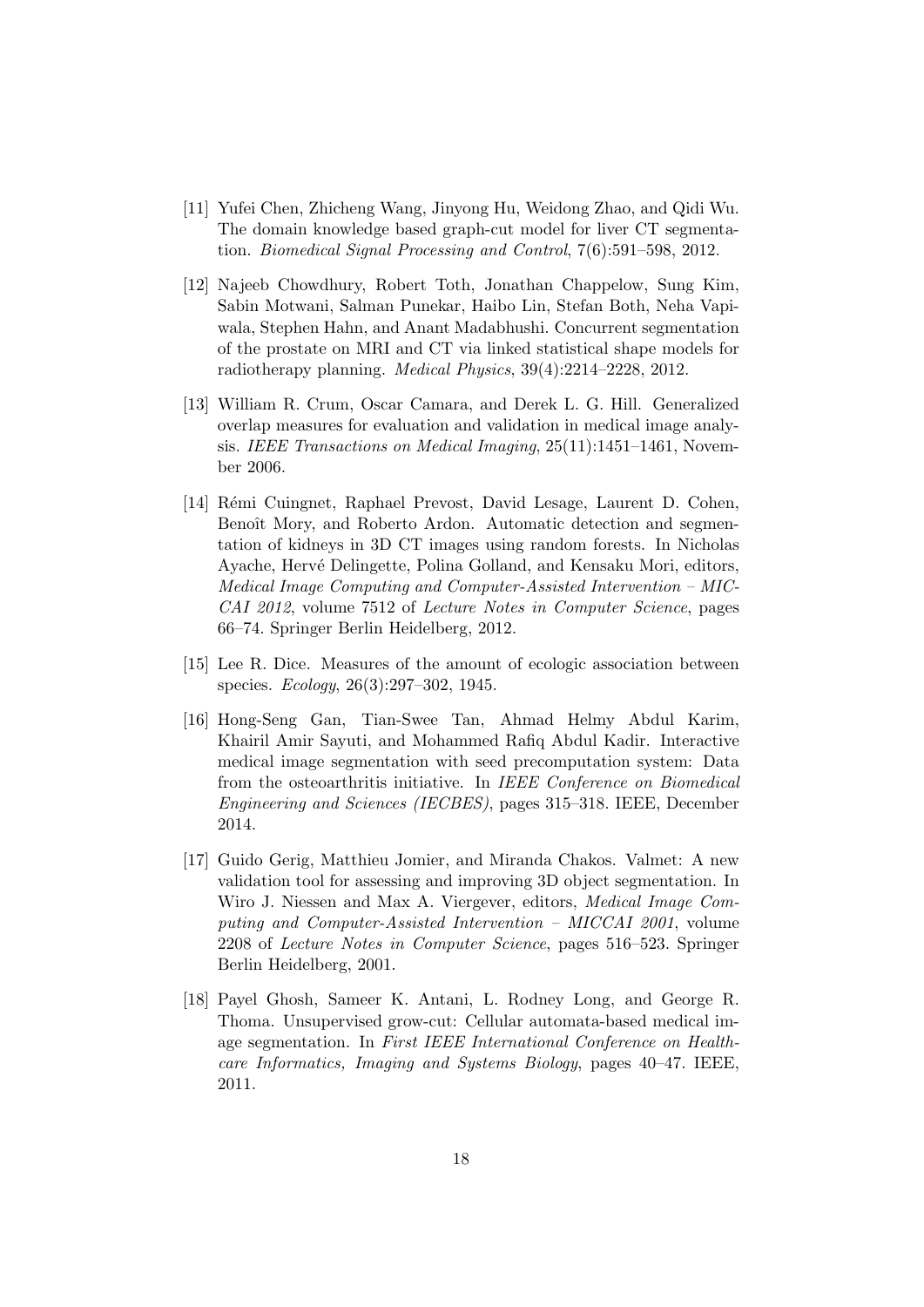- [19] Stuart Golodetz. Zipping and Unzipping: The Use of Image Partition Forests in the Analysis of Abdominal CT Scans. DPhil thesis, University of Oxford, 2011.
- [20] Vicente Grau, A. U. J. Mewes, M. Alcañiz, Ron Kikinis, and Simon K. Warfield. Improved watershed transform for medical image segmentation using prior information. IEEE Transactions on Medical Imaging, 23(4):447–458, April 2004.
- [21] Tobias Heimann, Bram van Ginneken, Martin A. Styner, Yulia Arzhaeva, et al. Comparison and evaluation of methods for liver segmentation from CT datasets. IEEE Transactions on Medical Imaging, 28(8):1251–1265, August 2009.
- [22] Claude Kauffmann and Nicolas Piché. Seeded ND medical image segmentation by cellular automaton on GPU. International Journal of Computer Assisted Radiology and Surgery, 5(3):251–262, 2010.
- [23] Hans Lamecker, Thomas Lange, and Martin Seebass. Segmentation of the liver using a 3D statistical shape model. Technical Report 4-9, ZIB, Takustr.7, 14195 Berlin, 2004.
- [24] Bing Nan Li, Chee Kong Chui, Stephen Chang, and S. H. Ong. Integrating spatial fuzzy clustering with level set methods for automated medical image segmentation. Computers in Biology and Medicine, 41(1):1– 10, 2011.
- [25] Seong-Jae Lim, Yong-Yeon Jeong, and Yo-Sung Ho. Automatic liver segmentation for volume measurement in CT images. Journal of Visual Communication and Image Representation, 17(4):860–875, 2006.
- [26] Marius George Linguraru, John A. Pura, Vivek Pamulapati, and Ronald M. Summers. Statistical 4D graphs for multi-organ abdominal segmentation from multiphase CT. Medical Image Analysis, 16(4):904– 914, 2012.
- [27] Marius George Linguraru, Jianhua Yao, Rabindra Gautam, James Peterson, Zhixi Li, W. Marston Linehan, and Ronald M. Summers. Renal tumor quantification and classification in contrast-enhanced abdominal CT. Pattern Recognition, 42(6):1149–1161, 2009.
- [28] Yan Liu, H. D. Cheng, Jianhua Huang, Yingtao Zhang, and Xianglong Tang. An effective approach of lesion segmentation within the breast ultrasound image based on the cellular automata principle. Journal of Digital Imaging, 25(5):580–590, 2012.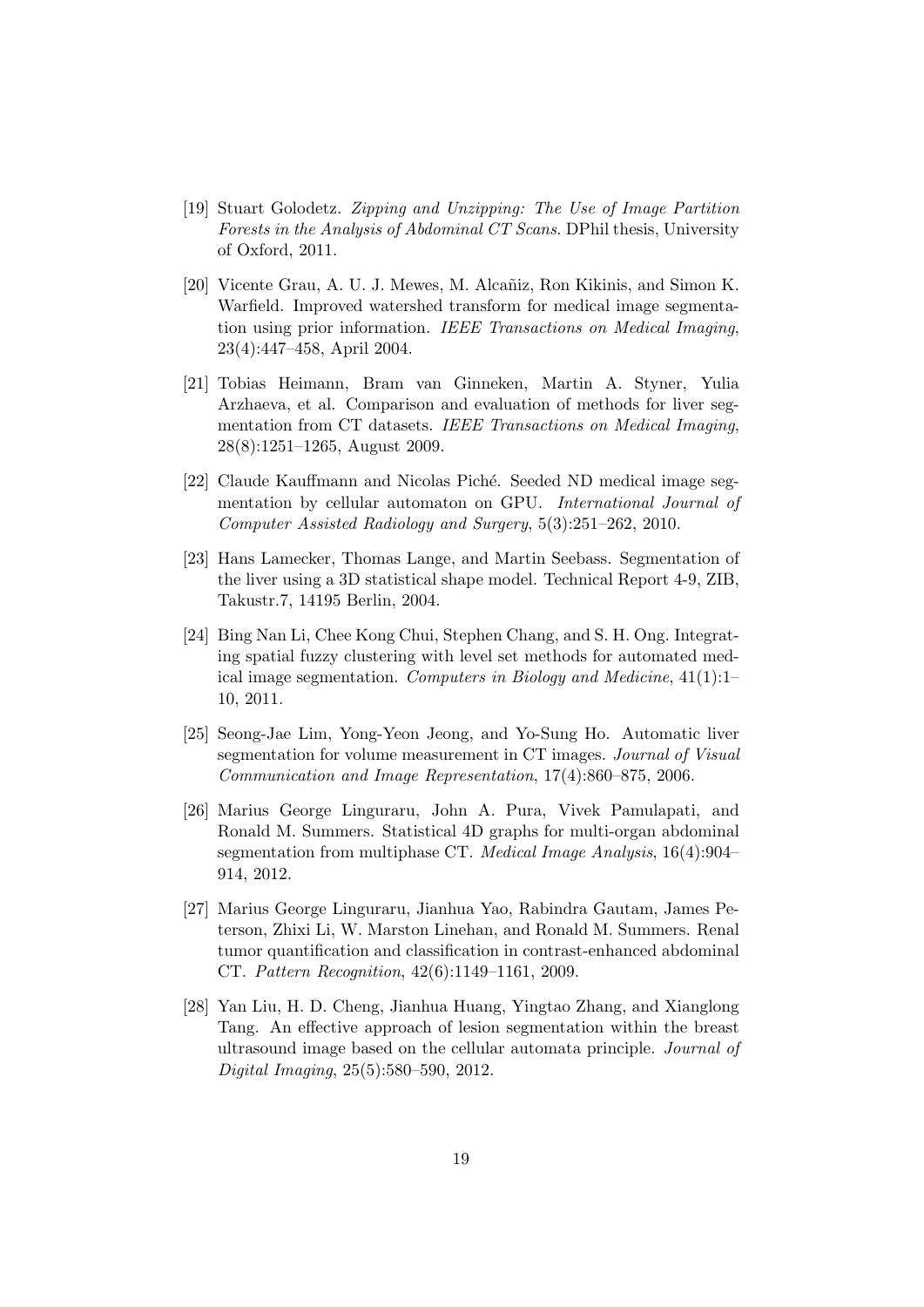- [29] Thanh Minh Nguyen and Q. M. Jonathan Wu. Robust Student's-t mixture model with spatial constraints and its application in medical image segmentation. IEEE Transactions on Medical Imaging, 31(1):103-116, 2012.
- [30] Toshiyuki Okada, Marius George Linguraru, Masatoshi Hori, Ronald M. Summers, Noriyuki Tomiyama, and Yoshinobu Sato. Abdominal multi-organ CT segmentation using organ correlation graph and prediction-based shape and location priors. In Kensaku Mori, Ichiro Sakuma, Yoshinobu Sato, Christian Barillot, and Nassir Navab, editors, Medical Image Computing and Computer-Assisted Intervention – MIC-CAI 2013, volume 8151 of Lecture Notes in Computer Science, pages 275–282. Springer Berlin Heidelberg, 2013.
- [31] Renzo Phellan, Alexandre X. Falcão, and Jayaram Udupa. Improving atlas-based medical image segmentation with a relaxed object search. In Yongjie Jessica Zhang and João Manuel R. S. Tavares, editors, Computational Modeling of Objects Presented in Images. Fundamentals, Methods, and Applications, volume 8641 of Lecture Notes in Computer Science, pages 152–163. Springer International Publishing, 2014.
- [32] László Ruskó, György Bekes, and Márta Fidrich. Automatic segmentation of the liver from multi- and single-phase contrast-enhanced CT images. Medical Image Analysis, 13(6):871–882, 2009.
- [33] Andrea Schenk, Guido Prause, and Heinz-Otto Peitgen. Efficient semiautomatic segmentation of 3Dobjectsinmedicalimages. In Scott L. Delp, Anthony M. DiGoia, and Branislav Jaramaz, editors, Medical Image Computing and Computer-Assisted Intervention, volume 1935 of Lecture Notes in Computer Science, pages 186–195. Springer Berlin Heidelberg, 2000.
- [34] Jayaram K. Udupa, Vicki R. LeBlanc, Ying Zhuge, Celina Imielinska, Hilary Schmidt, Leanne M. Currie, Bruce E. Hirsch, and James Woodburn. A framework for evaluating image segmentation algorithms. Computerized Medical Imaging and Graphics, 30(2):75–87, 2006.
- [35] Vladimir Vezhnevets and Vadim Konouchine. "GrowCut" interactive multi-label N-D image segmentation by cellular automata. In *Proceed*ings of Graphicon, pages 150–156, 2005.
- [36] Simon K. Warfield, Kelly H. Zou, and William M. Wells. Simultaneous truth and performance level estimation (STAPLE): An algorithm for the validation of image segmentation. IEEE Transactions on Medical Imaging, 23(7):903–921, 2004.